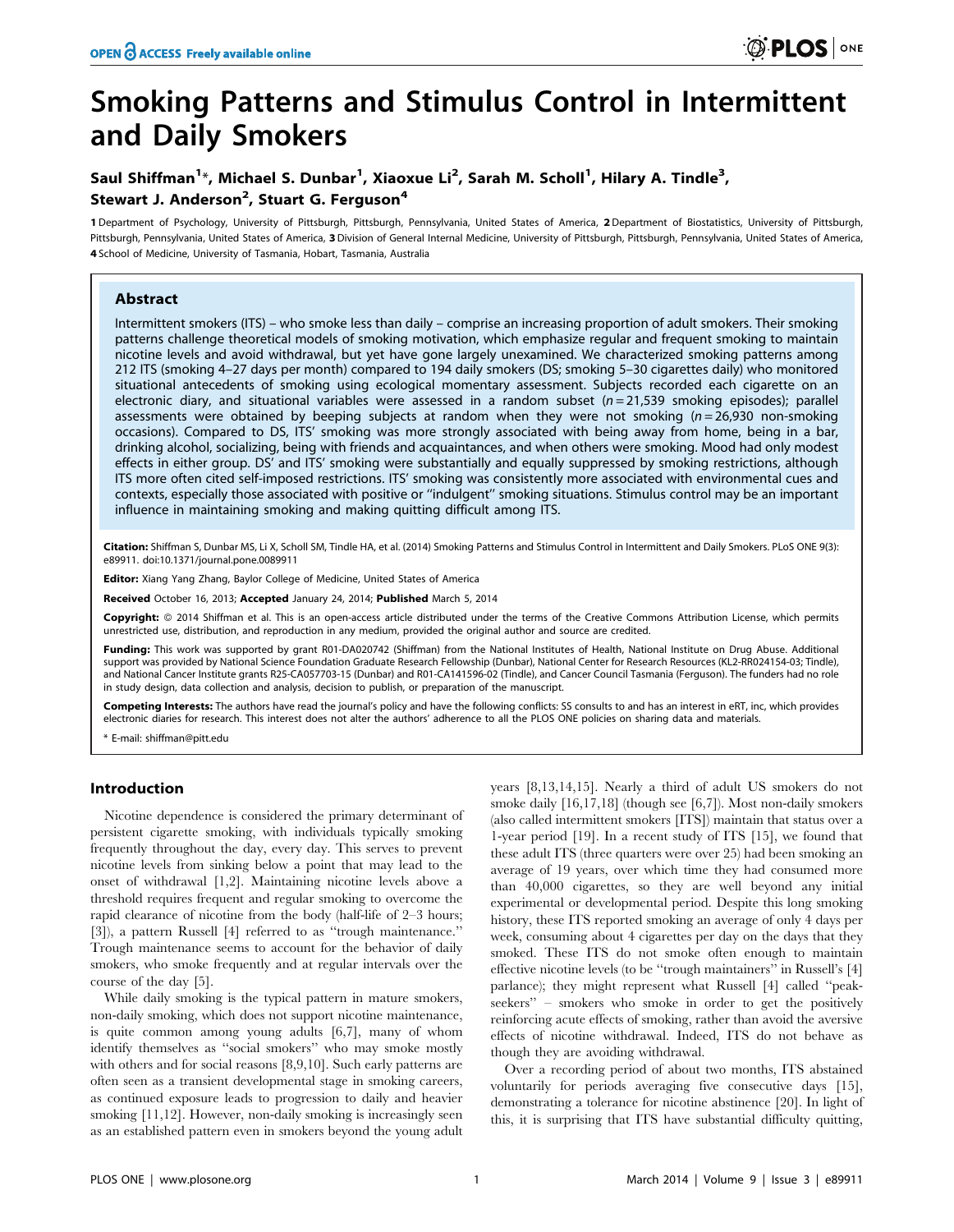demonstrating failure rates of 78% – only modestly lower than those seen in DS [21] (see also [22]).

In the absence of a biological imperative to regulate nicotine levels, which is the foundation of nicotine dependence in most models, what might help explain ITS' persistent smoking and their difficulty quitting? One factor might be stimulus control. It's been shown, for example, that exposure to smoking cues, including seeing others smoke, can cue craving and smoking in both young adult ITS [23] and in established adult daily smokers [24,25]. Smoking is also influenced by a broader range of situational cues such as alcohol exposure or certain physical settings that may come to be associated with it [26]. Thus, if ITS' smoking is substantially associated with certain situational cues, which may serve as discriminant stimuli for acute nicotine reinforcement, exposure to such cues might promote continued smoking and make abstinence difficult in the face of cue exposure.

Tobacco control policies such as environmental smoking restrictions can shape the stimuli associated with smoking and promote the development of stimulus control. By putting pressure on smoking, they may also reduce smoking overall, perhaps eliminating some cigarettes, leaving those that are most compelling for the smoker. Further, pervasive smoking restrictions essentially create distinct smoking and non-smoking environments, strengthening stimulus control. In this context, it is striking that the proportion of adult smokers who are ITS is highest in the states with the most aggressive tobacco control policies [14].

Identifying the particular situational correlates of smoking patterns can also provide clues to smoking motives. For example, if ITS smoked primarily when others were smoking, this may suggest their motives were primarily social. Indeed, non-daily patterns of smoking are often linked to ''social smoking'' [8,9,10,27], which has important motivational implications: if ITS do not smoke when alone, it would imply that their smoking is motivated by extrinsic social motives, rather than by pharmacological motives, or by any other intrinsically reinforcing aspects of smoking. Conversely, smoking alone would indicate that smoking is being reinforced by motives or stimuli other than social ones. Similarly, examining smoking patterns (e.g., the rate of smoking by time of day) can also help to shed light on smoking motives (e.g., whether ITS are smoking at a constant rate over the course of the day, as would be expected among ''trough maintainers,'' or whether the timing of their smoking is more varied, suggesting reactivity to environmental cues).

Associations of ITS' smoking with negative affect could also prove important. Baker, Morse, Sherman, & Rivers [28] and others [29,30] have suggested that affect management is a major motive for smoking. DS typically report smoking to relieve stress as one of their strongest motives [12,29]. Suprisingly, on questionnaires, ITS were actually more likely than DS to cite stress or anger among their most common smoking situations [15], suggesting that ITS may not just smoke to meet social needs, but may be using smoking to reduce, or cope with, emotional distress. Negative-affect smoking has usually been attributed to smoking to relieve nicotine withdrawal [31], but it has also been suggested that nicotine relieves ordinary emotional distress due to other factors [32]. Conversely, research suggests that nicotine enhances the reinforcement value of experiences that are already reinforcing [33], suggesting that smoking may accompany positive affect. It has also been suggested that some smokers smoke in order to manage levels of arousal [34], so it is also important to examine arousal as an influence in smoking. Such effects would be highly reinforcing, and could help explain ITS' smoking. Thus, shedding light on situational contexts of ITS' smoking – and comparing them to those associated with DS' smoking – may serve to explain differences in what motivates and maintains the two groups' disparate smoking behavior.

Questionnaire measures are of limited value in establishing situational or affective linkages to smoking; they are fraught with psychometric problems, and do not seem to accurately reflect actual smoking patterns [35,36,37]. Laboratory cue reactivity studies are another method for examining these associations. Such studies have documented responses to smoking cues not only in increased craving [25,38,39,40], but also in objectively-measured changes in brain activity [41,42,43,44]. A recent cue reactivity study [45] found that ITS and DS reacted similarly to a range of cues, with both groups increasing craving – but not smoking – in response to smoking or alcohol cues, and decreasing craving in response to positive affect cues. This would seem to suggest little difference between DS and ITS in smoking patterns or stimulus control. However, it is not known how well laboratory cue reactivity responses relate to real-world smoking patterns.

To assess real-world smoking patterns, the present study uses Ecological Momentary Assessment (EMA) [46,47] – collection of real-time, real-world data on multiple occasions – to compare antecedents of smoking and non-smoking occasions [48], in order to characterize the influence of situations and internal states on smoking among adult DS and ITS. This method has been used to study situational associations with smoking in a variety of populations [24,49,50,51].

## Methods

#### Subjects

Subjects were 212 ITS and 194 DS recruited for this study via advertisement and promotion. The sample largely overlaps with that reported in several analyses of non-EMA data [15,45,52,53,54]. To be eligible, all volunteers had to be at least 21 years old, report smoking for at least 3 years, smoking at their current rate for at least 3 months, and not be planning to quit within the next month. DS had to report smoking every day, averaging 5 to 30 cigarettes per day. ITS had to report smoking 4 to 27 days per month, with no restrictions on number of cigarettes. By design, we oversampled African-American (AA) smokers, because national surveys indicate they are more likely to be ITS), and weighted the data to balance the representation of Caucasian and AA smokers.

## Procedures

All study procedures were reviewed and approved by the University of Pittsburgh Institutional Review Board and written informed consent was obtained from all participants at the start of the study, before beginning any research procedures. Data were collected between November 2007 and April 2010 in Pittsburgh, PA. Subjects engaged in EMA monitoring after participating in 5– 6 cue reactivity sessions (see [52]), except for 4 subjects who completed EMA monitoring first. Subjects were provided with a palmtop-computer-based Electronic Diary (ED; Palm Tungsten E2), running specialized software designed for the study (invivodata; Pittsburgh, PA). Subjects received hands-on individual training on the use of the computer, the EMA protocol, and all of the assessments prior to initiating monitoring. Their compliance was monitored, and subjects received feedback during weekly sessions thereafter. Subjects were to engage in EMA for 21 days, but there was some variation in the duration of monitoring, which averaged  $21.60$  ( $SD = 4.11$ ) days.

The EMA protocols and assessments were identical for DS and ITS, with the exception of algorithms for selecting cigarettes for assessment, as described below. Subjects engaged in event-oriented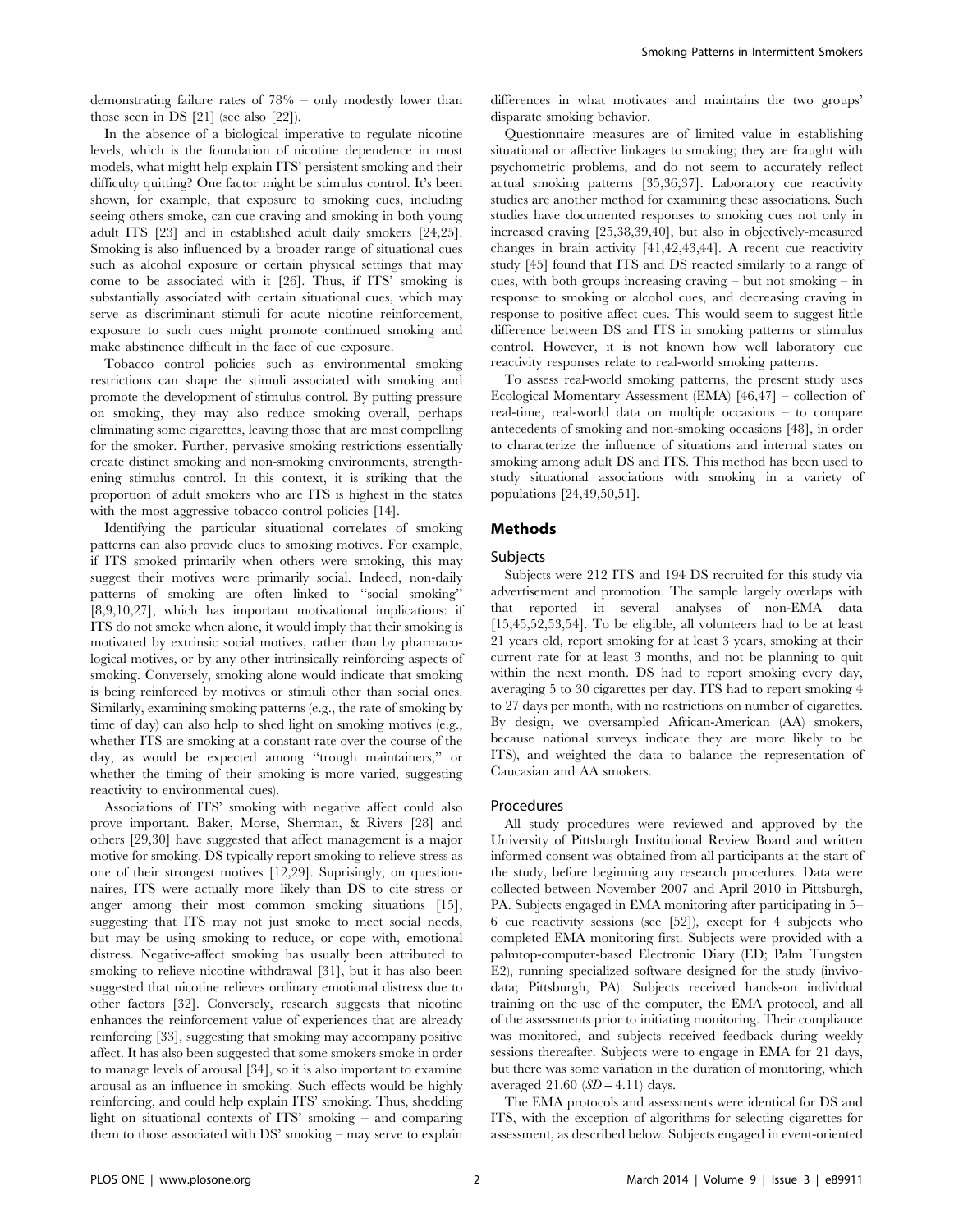[46] monitoring of smoking, being instructed to record each cigarette as they initiated it. To avoid excessive subject burden, all cigarettes were recorded, but only a randomly-selected subset was assessed. For DS, for whom assessing all cigarettes was considered unrealistic, the aim was to assess approximately 4 to 5 cigarettes a day, regardless of how many the individual smoked. Accordingly, the ED randomly selected a proportion of reported cigarettes for assessment. The proportion selected for assessment was based on subjects' smoking rates, initially estimated by global self-report and subsequently estimated from the prior day's EMA cigarette entries. (Thus, the sampling proportion could change day-to-day if subjects' smoking fluctuated over days.) For ITS, it was expected that smoking on most days would fall within the 4 to 5 cigarettes targeted for assessment, but with some days exceeding this number. Based on pilot work [55], we expected that ITS might sometimes engage in bouts of smoking in which multiple cigarettes were smoked in a short time, making assessment of all cigarettes unrealistically burdensome. Therefore, the daily algorithm for assessing ITS' cigarettes called for all cigarettes to be assessed until 5 assessments were reached, after which the assessment probability fell to 50%, then fell further to 25% when a cigarette was smoked within 60 minutes of the prior cigarette, indicating a bout of smoking. For both groups, cigarette assessments were weighted by the inverse probability of assessment (recorded by ED), balancing any distortion caused by the sampling scheme (e.g., tendency for cigarettes smoked earlier in the day to have a higher likelihood of assessment among ITS).

Besides recording smoking in real time, participants had two opportunities (at waking and bedtime) to report any cigarettes that they smoked but had not reported in real time. The circumstances of these smoking occasions were not assessed and their timing is not known. Almost all (91%) participants averaged less than 2 ''confessional'' cigarettes per day during monitoring. These cigarettes were counted in daily totals when analyzing smoking by day of week.

To supplement event-based recording of smoking occasions, ED used signal-based sampling to collect data on non-smoking occasions, by ''beeping'' subjects at random approximately 4 times per day, with the provision that no non-smoking assessments could fall within 15 minutes of a reported smoking occasion. Empirically, ED issued 3–4 prompts per day on average (DS:  $M = 3.52$ ; ITS:  $M = 3.93$ ). This protocol was active during the entire waking day (though subjects were given an option to "suspend" assessments when necessary  $-$  e.g., while driving, in an important meeting). Subjects were to ''put ED to sleep'' at bedtime, which suppressed beeping, and to ''wake up ED'' upon arising, at which time random beeping was re-initiated.

### Assessment

All assessments were administered on the computer's touchscreen, with structured responses (no open-ended text) consisting of one of several types: (a) quantitative responses (mood) on a 0– 100 point Visual Analog Scale (VAS), where subjects moved a pointer along a line to indicate their response; (b) qualitative responses that required selecting a single alternative (e.g., yes/no, or current location); or (c) qualitative responses that allowed selecting multiple responses (e.g., one could report consuming any combination of food, coffee, alcohol, etc.). ED implemented skip patterns that allowed more detailed inquiry of endorsed responses; e.g., subjects who said they were working were asked to further characterize the nature of the work. Subjects could go back to prior items to edit responses. However, once the assessment ended, responses were stored and no longer accessible for review or

change. Assessment data were day- and time-stamped by ED, and uploaded to a server at subject visits.

The assessments covered multiple situational domains. Briefly, in both cigarette and non-smoking assessments, participants were asked questions pertaining to the following: current location, activity, recent food or beverage consumption (including alcohol and caffeinated drinks), whether they were alone or with others, whether others were smoking (and whether those were part of the group of people they were with or just someone in view), and smoking restrictions. On smoking occasions, subjects were also asked whether they had had to move in order to smoke (as when going outside because of smoking restrictions). If they had, the questions focused on the setting that had triggered the decision to smoke. Subjects also rated 14 mood adjectives (able to focus; active; angry/frustrated; bored; calm/relaxed; difficulty concentrating; enthusiastic; happy; irritable; miserable; nervous/tense; quiet/sleepy; restless; sad) on a 0–100 scale, as well as items characterizing overall mood and arousal level. Using factor analyses, the mood data were summarized into several scales: Negative Affect (NA), Positive Affect (PA), Arousal (AR), and Inattention (IA). Factor scores thus derived are standardized scores, and were scaled as T-scores:  $M = 50$ ,  $SD = 10$ .

#### Dataset construction

ED data were examined in conjunction with participant reports to identify periods in which data were clearly invalid, due to problems such as software failure, battery exhaustion, or life circumstances that precluded participation (e.g., when incarcerated). A total of 113 such segments (i.e., spans of corrupt data in the ED data-stream with discernible start and end points, which varied in time length from less than 30 minutes to several days) were deleted, although this retained 98.64% of ED records. In addition, 8 individuals were removed from analysis due to failure to comply with ED protocol  $(5 \text{ completed } < 50\% \text{ of prompts, and } 3 \text{ did not})$ adhere to cigarette entry protocol), as were 8 individuals who provided less than 5 days of data, and one ITS who recorded no smoking during the entire monitoring period and thus contributed no information on smoking patterns. The final dataset comprised 406 participants (212 ITS; 194 DS). DS data consisted of 13,761 smoking and 11,640 non-smoking assessments, and ITS data consisted of 7,778 smoking and 15,290 non-smoking assessments, with participants completing 88% of prompts within the 2 minutes allowed (DS: 87.6%; ITS: 88.2%).

For analyses of cigarettes per day, all cigarettes reported (including those not recorded in real time) were included, while all partial days (e.g., the first and last days of data collection) were excluded. For time of day analyses, time was divided into 7 blocks (early morning, mid-day, afternoon, evening, night, and late night; see Figure 1), and we computed the smoking rate (cigarettes per hour) for each time block during each participant's waking day.

#### Analysis

Observations were weighted to balance two design features that would otherwise distort. Because cigarettes were selected for assessment, and the selection algorithm for ITS favored assessing cigarettes early in the day, smoking observations were weighted by the inverse of their assessment probability, thus equalizing representation of cigarettes. (In other words, those that were under-sampled were up-weighted to bring them up to representative representation.) To balance the oversampling of AA smokers, we also weighted by race to achieve the population proportions of Caucasian and AA ITS and DS (12 subjects of other ethnicity were weighted like Caucasians). Analyses did not adjust for covariates unless otherwise stated.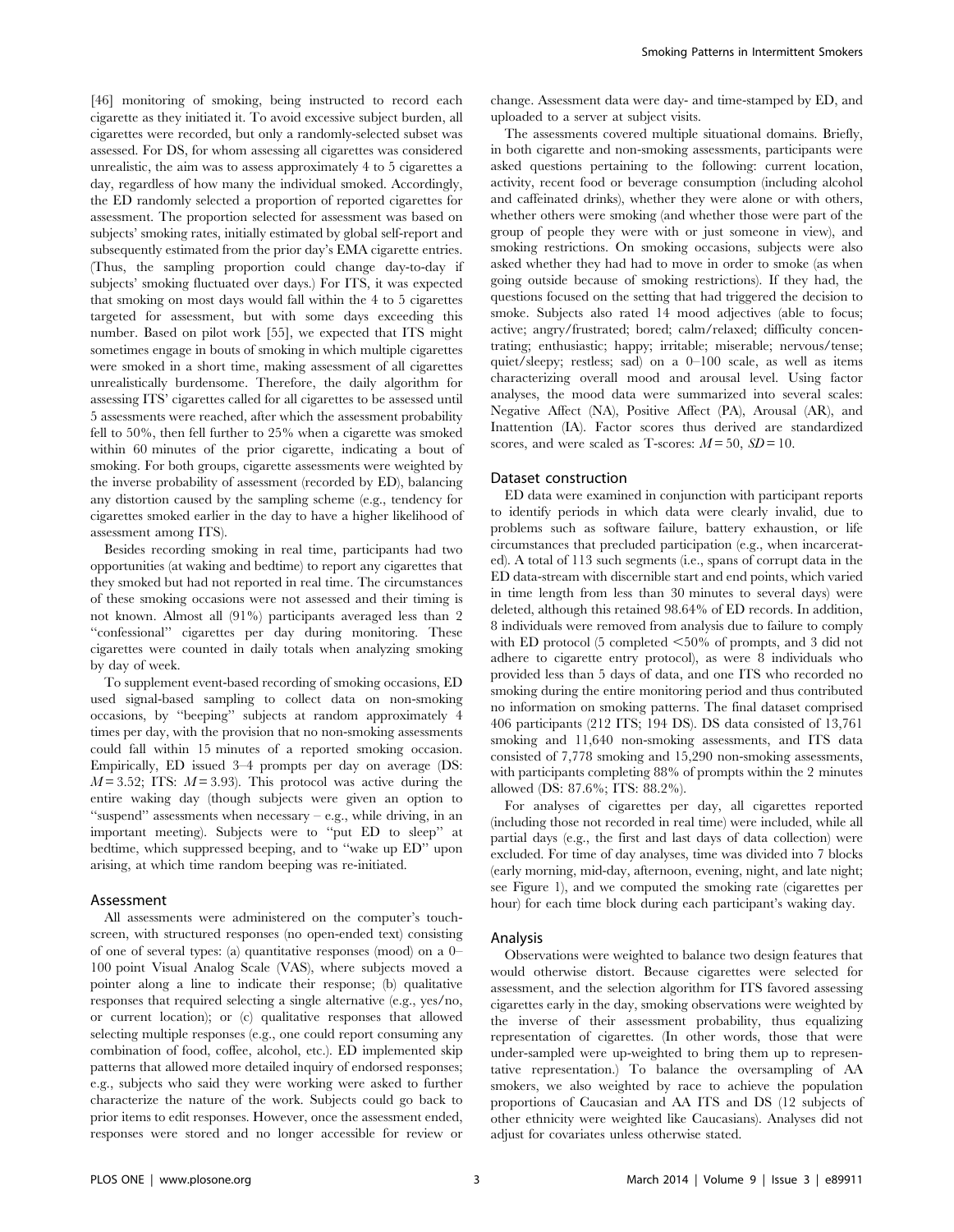

Figure 1. Cigarette consumption by day of week for daily smokers (DS) and intermittent smokers (ITS). Error bars are standard errors.

doi:10.1371/journal.pone.0089911.g001

To assess the relationship between situational factors and smoking, Generalized Estimating Equations (GEE) [56] were used to ''predict'' smoking (vs. non-smoking) from situational variables. The GEE method accounted for the fact that each subject contributed multiple observations, and that different subjects contributed different numbers of observations. We used the logit link and a first-order auto-regressive correlation structure. For continuous variables, we examined quadratic as well as linear effects. Where appropriate, we assessed models controlling for other stimuli that might be correlated or confounded with the variable of interest; for example, when assessing the effect of being in a bar, we adjusted for drinking alcohol, presence of other smokers, and smoking restrictions. In each case, we assessed the relationship of situational stimuli with smoking within DS and ITS, respectively, and then assessed the situation main effect in both groups combined, as well as the group x stimulus interaction to ascertain differences between DS and ITS in stimulus effects. For time of day and day of week analyses, we also attempted to assess the day x time (and x group) interaction, but those models failed to converge.

Although we did not strictly control for multiplicity in the large number of comparisons, we generally interpreted results as significant only at  $p<.005$  or less.

## Results

#### Sample characteristics

Table 1 shows the demographic and smoking characteristics of the samples. This is an adult ITS sample, averaging 37 years in age, that has been smoking for an average of 20 years. The ITS have smoked over 40,000 cigarettes on average [15].

#### Time of day and day of week

Smoking rate varied by day of week, differentially for ITS and DS. As shown in Figure 1, both groups increased their cigarette consumption by about 1 cigarette on Fridays (relative to Mondays, the reference day), but this is a significantly greater relative increase for the ITS (interaction  $p \le 0.003$ ). As shown in Figure 2, the smoking rate varied by time of day, with ITS showing a different pattern than DS. DS' smoking rate peaked in the earliest hours of the morning, stayed elevated throughout the morning (relative to 1–5 pm, the reference block), stabilized during the afternoon and evening (1–9 pm), and then rose slightly again at night. In contrast, ITS' rates were stable through most of the morning (at rates significantly higher than during the reference block) and again in the afternoon, but then rose during the evening and night. Both ITS' and DS' smoking was higher in the morning than the afternoon (1–5 pm reference time block), and the groups did not differ in this respect; they differed primarily in that, relative to 1–5 pm, ITS' smoking rose more steeply in the evening  $(p<$ .001) and late at night  $(p<.006)$ .

Location. As seen in Table 2, the association of smoking with particular locations differed by group. In absolute numbers, both DS and ITS smoked more cigarettes at home than at any other location. But accounting for time spent at home, indexed by the non-smoking observations, DS were significantly more likely than ITS to smoke at home. When controlling for the presence of smoking restrictions however, DS were no longer significantly more likely to smoke at home  $(OR = 1.05 \, [0.92-1.21], n.s.)$ , and ITS likewise became less likely to do so  $(OR = 0.73 \, [0.62 - 0.87]$ ,  $p<.0001$ ). In both unadjusted and adjusted analyses, the home x smoker group interactions were significant  $(p<.0007$  and  $p<.009$ , respectively); that is, relative to time spent at home, DS were more likely than ITS to smoke at home.

Both groups were more likely to smoke when in a bar, but the effect was three times stronger among ITS, and the differences remained after controlling for alcohol consumption, smoking restrictions, and others' smoking (interaction  $p<.0001$ ). Smoking was associated with other locations, but not differentially for ITS vs DS. Both groups were less likely to smoke in the workplace, even after accounting for smoking restrictions and others' smoking (DS: OR = 0.63 [0.51–0.78],  $p<.0001$ ; ITS: OR = 0.58 [0.46– 0.73],  $p<.0001$ . Both groups were also more likely to smoke when outdoors, but less likely to smoke in ''other'' locations (not otherwise classified).

Activities. As shown in Table 3, participants in both groups were less likely to smoke when they were working; this was particularly so for ITS, once we controlled for smoking restrictions  $(OR = 0.55 [0.47-0.64], p<.0001)$ . All kinds of work (including, e.g., personal chores) suppressed smoking among ITS, but only jobs and school-work did so among DS. Leisure activities did not differentially affect DS and ITS, except for media consumption, which affected the groups differently: DS significantly increased smoking when consuming media, whereas ITS were (nonsignificantly) less likely to smoke when consuming media. Interacting with others, especially socializing, significantly increased the likelihood of smoking among ITS, more so than among DS. Both groups increased their odds of smoking by at least 30% when they were in between activities.

Food, caffeine, and alcohol consumption. As displayed in Table 4, consumption of caffeinated drinks was similarly associated with increased smoking in both groups, but the groups reacted very differently when drinking alcohol. Both groups' smoking was substantially increased when drinking alcohol, but the effect was substantially greater among ITS, whose odds of smoking were increased by 300% (vs. a 104% increase among DS).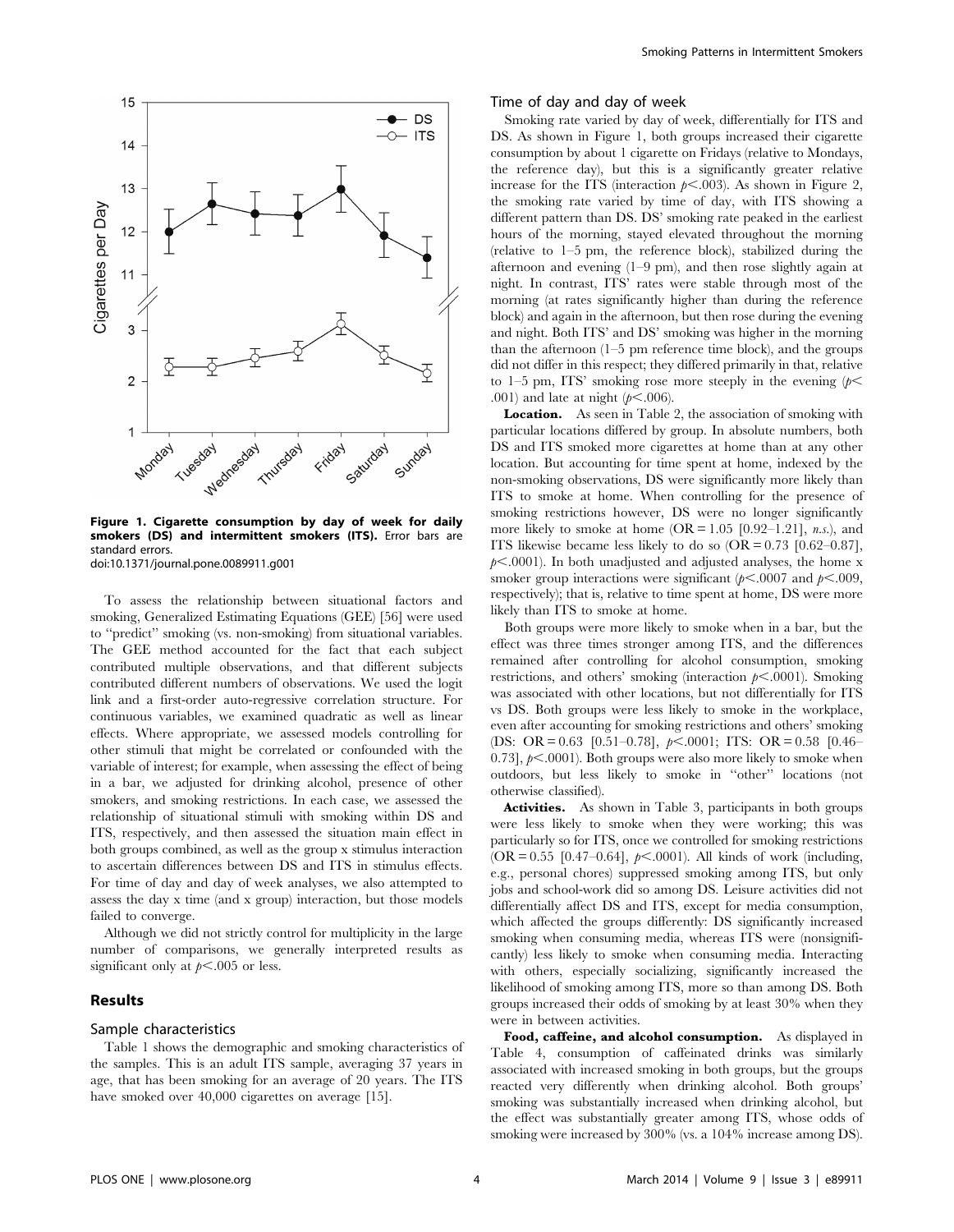Table 1. Subject demographics and smoking characteristics.

|                                                   | <b>Daily Smokers</b> | <b>Intermittent Smokers</b> |
|---------------------------------------------------|----------------------|-----------------------------|
|                                                   |                      |                             |
|                                                   | M (SD) or %          | $M$ (SD) or %               |
| <b>Demographics</b>                               |                      |                             |
| Age                                               | 41.18 (11.18)        | 36.66 (12.44)               |
| Gender (% male)                                   | 55.15                | 49.06                       |
| Education (% with post-high school education)     | 58.25                | 80.19                       |
| Race (%)                                          |                      |                             |
| African-American                                  | 37.63                | 31.60                       |
| Caucasian                                         | 59.28                | 65.57                       |
| Other                                             | 3.09                 | 2.83                        |
| Smoking characteristics                           |                      |                             |
| Cigarettes per day (on smoking days) <sup>a</sup> | 15.01 (5.86)         | 4.45 (2.92)                 |
| Smoking days per week <sup>a</sup>                |                      | 4.51 (1.64)                 |
| FTND <sup>b</sup> score                           | 5.14(1.83)           | 1.42(1.65)                  |
| Years smoked                                      | 25.69 (11.83)        | 19.25 (12.71)               |
| Lifetime cigarettes (1,000 s)                     | 144.87 (98.58)       | 44.93 (69.79)               |

Notes.  $M =$  mean,  $SD =$  standard deviation.

<sup>a</sup>Measured via Time-line Follow-Back interview (Sobell, Sobell, & Maisto, 1979).

<sup>b</sup>Fagerstrom Test for Nicotine Dependence (Heatherton, Kozlowski, Frecker, & Fagerstrom., 1991).

doi:10.1371/journal.pone.0089911.t001

The overall association between smoking and alcohol remained after controlling for a variety of correlated factors (i.e., location, time of day, others smoking, restrictions, and engaged in leisure activity), but such controls nearly eliminated the difference in between groups in the strength of the association t( $DS: OR = 1.64$  [1.25–2.15],  $p<.0003$ ; ITS: OR = 1.77 [1.36–2.29],  $p<.0001$ ). In other words, once these contextual factors were accounted for, drinking alcohol did not seem to have a disproportionate influence on ITS smoking compared to DS'. Despite the strong effect of



Figure 2. Cigarette consumption by time of day for (a) daily smokers (DS) and (b) intermittent smokers (ITS). Cigarettes consumed within each time block were averaged across all days of the week. Error bars are standard errors. Both means and standard errors are estimated using GEE analysis. Note that the span of y-axes differ between the two panels, with that for DS five times greater than that for ITS; the different axes are necessary to better illustrate the magnitude of the changes within each group. doi:10.1371/journal.pone.0089911.g002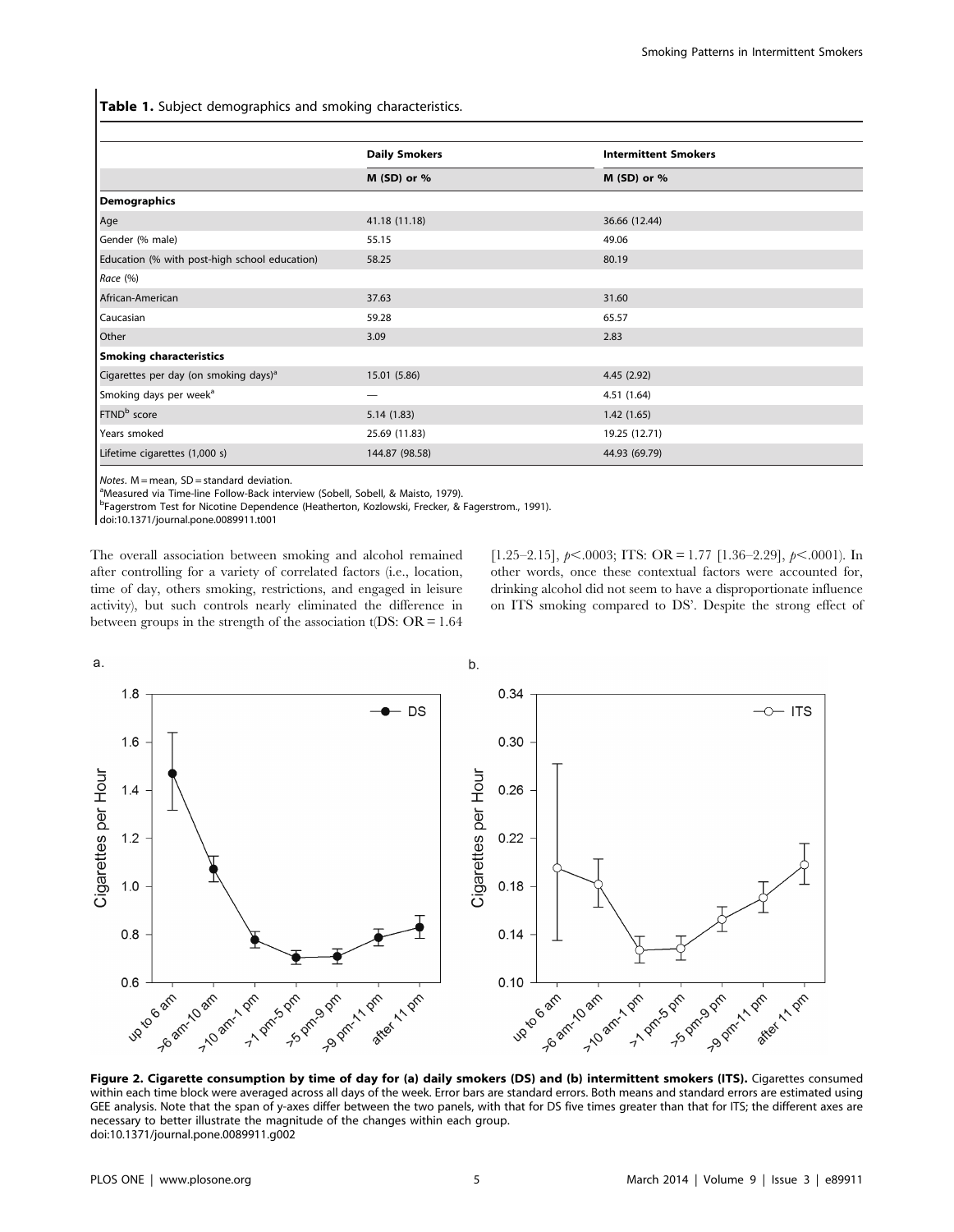Table 2. Smoker group differences in smoking and nonsmoking occasions by location.

|                                                                                                       | <b>Daily Smokers</b> |        |                 |                 |               | <b>Intermittent Smokers</b> |                 |                    | <b>Situation main</b><br>effect |                      | <b>Situation x group</b> |                       |
|-------------------------------------------------------------------------------------------------------|----------------------|--------|-----------------|-----------------|---------------|-----------------------------|-----------------|--------------------|---------------------------------|----------------------|--------------------------|-----------------------|
| <b>Location</b><br>Home<br><b>Bar</b><br>Restaurant<br>Others'<br>home<br>Workplace<br><b>Outside</b> | NS (%)               | Ciq(%) | OR <sup>a</sup> | 95% CI          | <b>NS</b> (%) | Cig(%)                      | OR <sup>a</sup> | 95% CI             | <b>OR</b>                       | 95% CI               | <b>OR</b>                | 95% CI                |
|                                                                                                       | 56.0                 | 57.6   | $1.33***$       | $[1.15 - 1.53]$ | 53.1          | 41.0                        | 0.87            | $[0.74 -$<br>1.04] | $1.24***$                       | $1.08 -$<br>1.42]    | $0.67**$                 | $[0.53 -$<br>0.84]    |
|                                                                                                       | 1.5                  | 3.0    | $2.10***$       | $[1.54 - 2.87]$ | 1.7           | 13.8                        | $6.24***$       | $[4.50 -$<br>8.65] | $2.85***$                       | $[2.16 -$<br>3.75]   | $2.93***$                | $[1.83 -$<br>4.68]    |
|                                                                                                       | 1.3                  | 1.3    | 0.85            | $[0.60 - 1.20]$ | 1.9           | 1.7                         | 0.82            | $[0.64 -$<br>1.05] | 0.80                            | $[0.62 -$<br>1.04]   | 0.92                     | $[0.59 -$<br>1.43]    |
|                                                                                                       | 7.3                  | 6.7    | 0.86            | $[0.71 - 1.04]$ | 8.9           | 11.3                        | 1.09            | $[0.89 -$<br>1.33] | $0.83*$                         | $[0.68 -$<br>1.00]   | 1.28                     | $[0.97 -$<br>1.70]    |
|                                                                                                       | 16.0                 | 10.1   | $0.47***$       | $[0.39 - 0.58]$ | 17.1          | 9.4                         | $0.44***$       | $[0.35 -$<br>0.55] | $0.47***$                       | $[0.39 -$<br>0.55]   | 0.93                     | $[0.68 -$<br>1.28]    |
|                                                                                                       | 10.6                 | 16.9   | $1.57***$       | $[1.32 - 1.88]$ | 8.5           | 16.4                        | $2.01***$       | $1.71 -$<br>2.35]  | $1.86***$                       | $1.60 -$<br>$2.17$ ] | 1.25                     | $[0.98 -$<br>1.60]    |
| Vehicle                                                                                               | 3.1                  | 1.9    | $0.46***$       | $[0.34 - 0.63]$ | 4.6           | 3,4                         | $0.71*$         | $[0.52 -$<br>0.97] | $0.48***$                       | $[0.39 -$<br>0.60]   | 1.50                     | $[0.95 -$<br>$2.37$ ] |
| <b>Other</b>                                                                                          | 4.2                  | 2.6    | $0.48***$       | $[0.38 - 0.61]$ | 4.3           | 3.1                         | $0.56***$       | $[0.45 -$<br>0.71] | $0.50***$                       | $[0.39 -$<br>0.63]   | 1.17                     | $[0.83 -$<br>1.64]    |

Notes.

 $*_{p<.05}$ 

 $*$ <sub>p</sub> $<$ .005.

 $***p<.0005$ .

NS = Not smoking, Cig = Smoking, OR = odds ratio, CI = confidence interval.

Percentages were derived by averaging across subjects the within-subject computed means. All analyses were weighted by race. Smoking observations were also weighted by inverse probability of assessment. ORs are calculated by GEE.

<sup>a</sup>ORs and descriptive statistics may not be consistent with each other, due to internal weighting inherent in GEE analysis.

doi:10.1371/journal.pone.0089911.t002

alcohol on ITS' relative probability of smoking, only 20% of ITS' total cigarettes were smoked within 15 minutes of drinking.

Social setting. As detailed in Table 5, ITS smoked 37% of their cigarettes when alone (compared to 52% among DS). Both groups were similar in being significantly more likely to smoke when alone than when with others, once the influence of others' smoking was controlled (DS: OR = 2.02 [1.77–2.31],  $p<.0001$ ; ITS: OR = 2.12 [1.70–2.63],  $p<.0001$ ). ITS were also more likely to smoke when friends (60% increase) or acquaintances (75% increase) were present; this was not true of DS. For both groups, being with a co-worker halved the odds of smoking, while spouses had no apparent effect on smoking.

The presence of others smoking increased smoking in both groups, but the effects were 2 to 3 times larger for ITS than for DS. This effect was evident whether the people smoking were people in view, or were part of one's group (e.g., people one is out to dinner with). However, ITS appear to be most influenced by smokers in their social group, whereas DS appear to be most influenced by seeing strangers smoking.

Cigarette availability. As seen in Table 6, ITS were particularly likely to smoke when cigarettes were easily available; these situations were associated with a 28-fold increase in their odds of smoking (vs. 11-fold for DS). DS were much more likely than ITS to report that cigarettes were easily available, even when they were not smoking.

**Smoking restrictions.** ITS' and DS' smoking were equally affected when smoking was forbidden, which reduced the odds of smoking by more than 60% (Table 6). This was largely unchanged by controlling for others smoking (DS: OR = 0.39 [0.31–0.48],  $p<$ .0001; ITS: OR = 0.38 [0.29–0.48],  $p$ <.0001). Notably, ITS were more likely than DS to cite self-imposed restrictions and restrictions imposed by others' preferences when they were not smoking.

Mood. Relationships between mood and smoking were complex. As seen in Table 7, only one interaction reached the designated level of significance. As Figure 3 demonstrates, among DS, the probability of smoking initially increased with increased PA, then decreased. In contrast, ITS showed a steady increase in smoking with increased PA. NA had no significant association with smoking in either group.

Although no other interactions met the criteria for significance, there were several significant effects evident among ITS but not DS. ITS' smoking probability declined with increased IA, and increased to a point with increasing AR, then flattened out. (The AR effect remained after controlling for other influences on AR, such as time of day, activity, location, and social setting.) These IA and AR effects seemed largely independent of each other, and of time of day. Controlling for other moods or for time of day in multivariate models (not shown) generally did not materially change the mood results.

## Discussion

Detailed data on the real-world contexts of smoking, collected by real-time EMA methods, demonstrated both substantial differences and important similarities in smoking patterns of DS and ITS. Compared to DS, ITS' smoking was more strongly associated with being away from home, in bars, drinking alcohol, engaged in social interaction, with friends and acquaintances, and where others were smoking. This pattern suggests a profile of ''indulgent smoking'' [12] in situations where smoking might enhance an already pleasant setting.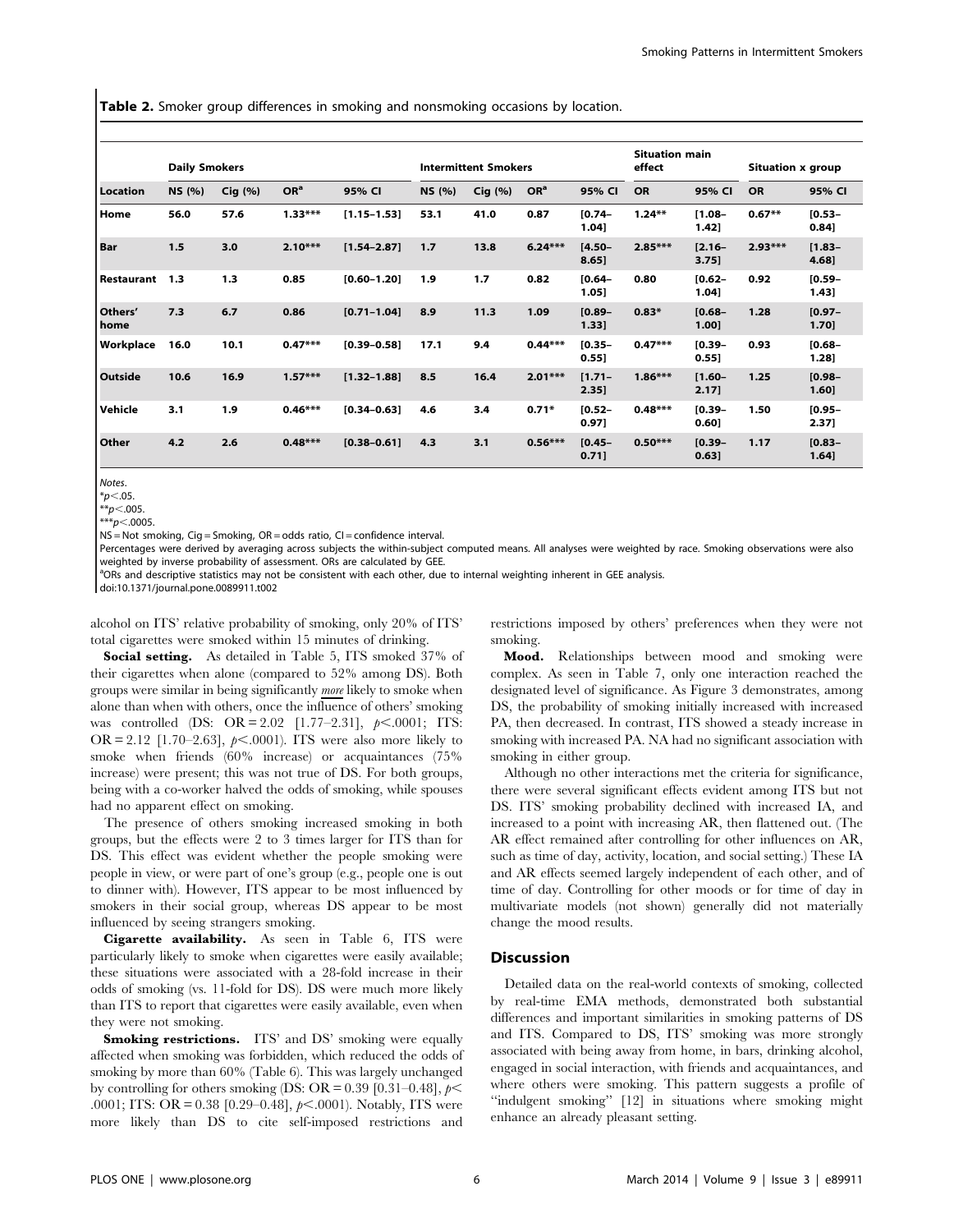Table 3. Smoker group differences in smoking and nonsmoking occasions by activity.

|                                                                      |               | <b>Daily Smokers</b> |                 |                 |      | <b>Intermittent Smokers</b> |                 |                    | <b>Situation main</b><br>effect |                    | <b>Situation x group</b> |                    |
|----------------------------------------------------------------------|---------------|----------------------|-----------------|-----------------|------|-----------------------------|-----------------|--------------------|---------------------------------|--------------------|--------------------------|--------------------|
| <b>Activity</b>                                                      | <b>NS</b> (%) | Cig(%)               | OR <sup>a</sup> | 95% CI          |      | NS (%) Cig (%)              | OR <sup>a</sup> | 95% CI             | <b>OR</b>                       | 95% CI             | <b>OR</b>                | 95% CI             |
| Working                                                              | 24.6          | 17.6                 | $0.59***$       | $[0.51 - 0.69]$ | 28.7 | 15.3                        | $0.48***$       | $[0.41 -$<br>0.56] | $0.55***$                       | $[0.48 -$<br>0.62] | 0.80                     | $[0.64 -$<br>1.00] |
| Type of work <sup>b</sup> (ref = not working)                        |               |                      |                 |                 |      |                             |                 |                    |                                 |                    |                          |                    |
| Job                                                                  | 15.8          | 10.0                 | $0.47***$       | $[0.38 - 0.59]$ | 17.0 | 7.5                         | $0.37***$       | $[0.29 -$<br>0.47] | $0.45***$                       | $[0.37 -$<br>0.54] | 0.77                     | $[0.55 -$<br>1.08] |
| School                                                               | 1.5           | 1.0                  | $0.39***$       | $[0.28 - 0.55]$ | 2.9  | 1.7                         | $0.36***$       | $[0.25 -$<br>0.51] | $0.34***$                       | $[0.25 -$<br>0.47] | 0.88                     | $[0.52 -$<br>1.47] |
| House/<br>personal                                                   | 6.5           | 6.0                  | 0.94            | $[0.78 - 1.15]$ | 8.3  | 5.8                         | $0.73***$       | $[0.61 -$<br>0.87] | $0.80*$                         | $[0.68 -$<br>0.95] | 0.78                     | $[0.60 -$<br>1.02] |
| Other                                                                | 0.8           | 0.6                  | $0.65*$         | $[0.44 - 0.97]$ | 0.5  | 0.2                         | $0.42***$       | $[0.26 -$<br>0.68] | 0.69                            | $[0.46 -$<br>1.03] | 0.64                     | $[0.34 -$<br>1.22] |
| Leisure                                                              | 38.1          | 39.3                 | $1.21**$        | $[1.06 - 1.38]$ | 36.1 | 34.3                        | 0.99            | $[0.89 -$<br>1.11] | $1.15*$                         | $[1.02 -$<br>1.29] | $0.82*$                  | $[0.69 -$<br>0.99] |
| Type of leisure <sup>b</sup> (ref = not engaged in leisure)          |               |                      |                 |                 |      |                             |                 |                    |                                 |                    |                          |                    |
| <b>Hobbies</b>                                                       | 1.4           | 1.1                  | 0.88            | $[0.61 - 1.26]$ | 2.6  | 1.6                         | 0.76            | $[0.52 -$<br>1.11] | $0.72*$                         | $[0.53 -$<br>1.00] | 0.82                     | $[0.48 -$<br>1.42] |
| Media                                                                | 16.5          | 16.6                 | $1.31*$         | $[1.07 - 1.62]$ | 14.0 | 9.4                         | 0.82            | $[0.66 -$<br>1.02] | $1.24*$                         | $[1.02 -$<br>1.51] | $0.62**$                 | $[0.45 -$<br>0.85] |
| Sports/<br>exercise                                                  | 0.4           | 0.4                  | 1.41            | $[0.77 - 2.57]$ | 0.7  | 0.5                         | 1.29            | $[0.58 -$<br>2.85] | 1.11                            | $[0.71 -$<br>1.74] | 0.97                     | $[0.34 -$<br>2.81] |
| Hanging<br>out                                                       | 7.5           | 9.4                  | $1.22*$         | $[1.05 - 1.43]$ | 9.1  | 14.5                        | $1.27*$         | $[1.06 -$<br>1.54] | 1.13                            | $[0.97 -$<br>1.32] | 1.04                     | $[0.81 -$<br>1.35] |
| Waiting                                                              | 1.9           | 2.2                  | 1.41            | $[1.06 - 1.88]$ | 1.4  | 1.5                         | 1.22            | $[0.95 -$<br>1.56] | $1.39*$                         | $[1.10 -$<br>1.74] | 0.87                     | $[0.59 -$<br>1.29] |
| Doing<br>nothing                                                     | 8.0           | 7.6                  | 1.08            | $[0.91 - 1.29]$ | 5.8  | 5.2                         | 1.09            | $[0.84 -$<br>1.42] | 1.15                            | $[0.97 -$<br>1.35] | 1.04                     | $[0.75 -$<br>1.45] |
| Other                                                                | 2.5           | 2.0                  | 0.94            | $[0.69 - 1.29]$ | 2.6  | 1.5                         | $0.78*$         | $[0.63 -$<br>0.97] | 0.89                            | $[0.69 -$<br>1.15] | 0.84                     | $[0.57 -$<br>1.24] |
| Interacting<br>with others                                           | 11.9          | 12.8                 | 1.10            | $[0.94 - 1.29]$ | 16.2 | 25.2                        | $1.48***$       | $[1.24 -$<br>1.77] | 1.04                            | $[0.90 -$<br>1.19] | $1.36*$                  | $[1.06 -$<br>1.74] |
| Type of interaction <sup>b</sup> (ref = not interacting with others) |               |                      |                 |                 |      |                             |                 |                    |                                 |                    |                          |                    |
| Socializing                                                          | 8.4           | 9.9                  | 1.15            | $[0.97 - 1.37]$ | 11.8 | 21.7                        | $1.67***$       | $[1.37 -$<br>2.03] | 1.11                            | $[0.96 -$<br>1.28] | $1.46*$                  | $[1.11 -$<br>1.91] |
| For work                                                             | 1.0           | 0.6                  | 0.88            | $[0.56 - 1.40]$ | 1.5  | 1.0                         | 0.74            | $[0.46 -$<br>1.20] | 0.67                            | $[0.42 -$<br>1.08] | 0.81                     | $[0.41 -$<br>1.60] |
| Household                                                            | 1.0           | 1.1                  | 1.29            | $[0.97 - 1.71]$ | 0.9  | 0.9                         | 1.25            | $[0.86 -$<br>1.79] | 1.26                            | $[0.95 -$<br>1.66] | 0.99                     | $[0.62 -$<br>1.58] |
| <b>Arguing</b>                                                       | 0.2           | 0.3                  | 1.13            | $[0.60 - 2.10]$ | 0.3  | 0.5                         | 1.56            | $[0.71 -$<br>3.45] | 1.05                            | $[0.66 -$<br>1.67] | 1.38                     | $[0.49 -$<br>3.92] |
| Other                                                                | 1.3           | 1.0                  | 0.78            | $[0.53 - 1.14]$ | 1.7  | 1.1                         | 0.99            | $[0.73 -$<br>1.36] | 0.73                            | $[0.55 -$<br>0.98] | 1.31                     | $[0.79 -$<br>2.18] |
| Between<br>activities                                                | 15.3          | 20.3                 | $1.41***$       | $[1.24 - 1.61]$ | 15.6 | 19.0                        | $1.30***$       | $[1.15 -$<br>1.48] | $1.40***$                       | $[1.23 -$<br>1.60] | 0.91                     | $[0.75 -$<br>1.10] |
| Other<br>activities                                                  | 15.3          | 14.3                 | 0.85            | $[0.70 - 1.04]$ | 11.4 | 9.2                         | 0.88            | $[0.73 -$<br>1.04] | 0.94                            | $[0.78 -$<br>1.13] | 1.06                     | $[0.81 -$<br>1.40] |

Notes.

 $~^*\!p<$ .05.

NS = Not smoking, Cig = Smoking, OR = odds ratio, CI = confidence interval, ref = reference group.

Percentages were derived by averaging across subjects the within-subject computed means. All analyses were weighted by race. Smoking observations were also weighted by inverse probability of assessment. ORs are calculated by GEE.<br><sup>a</sup>ORs and descriptive statistics may not be consistent with each other, due to internal weighting inherent in GEE analysis.

<sup>b</sup>All subcategories within this situational domain were treated as a single model in GEE analysis.

doi:10.1371/journal.pone.0089911.t003

 $^{**}p<.005$ . \*\*\**p*<.0005.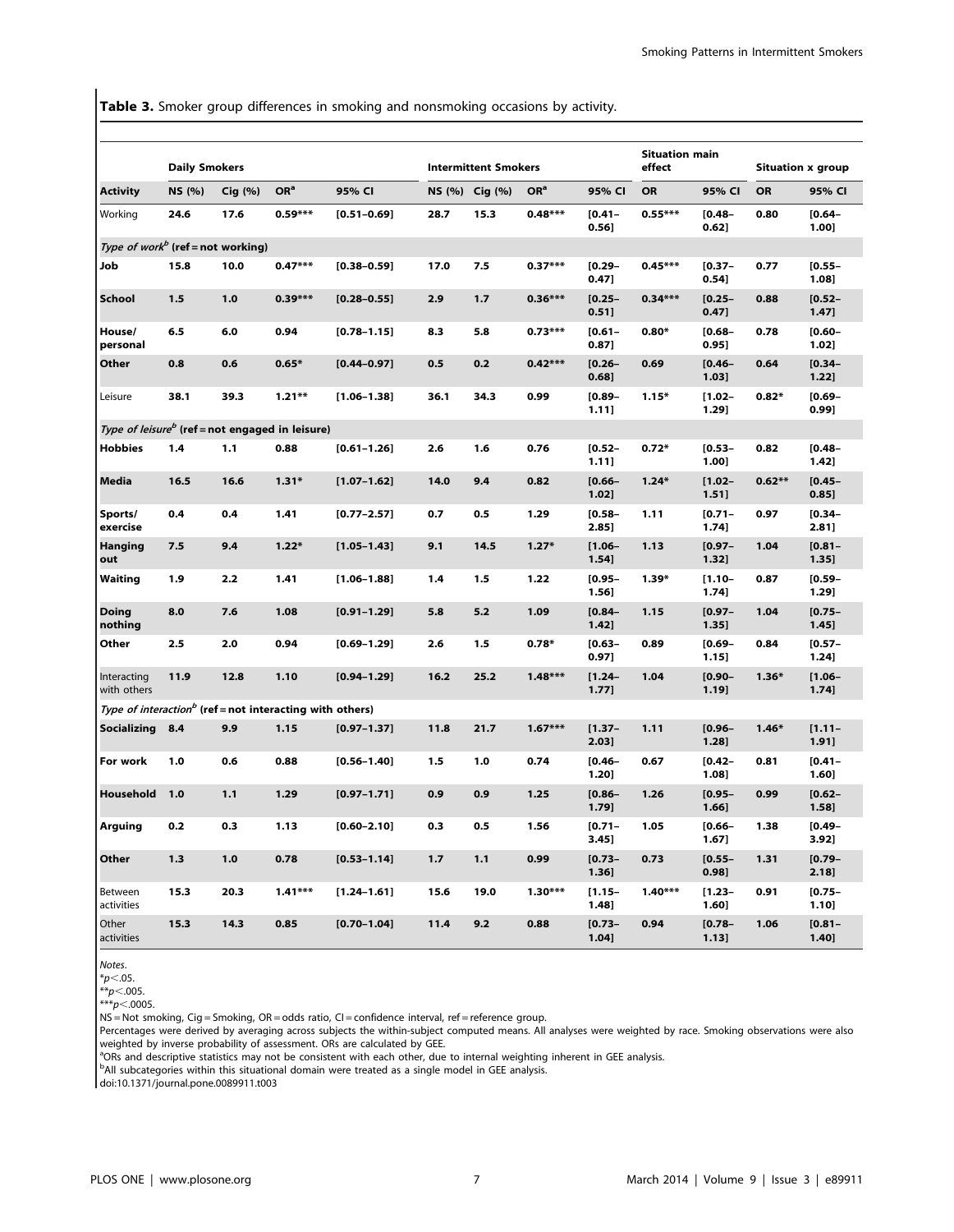**Table 4.** Smoker group differences in smoking and nonsmoking occasions by consumption of food and drink.

|                                   | <b>Daily Smokers</b> |        |                 |                 |       | <b>Intermittent Smokers</b> |                 |                    | <b>Situation main</b><br>effect |                      | <b>Situation x group</b> |                    |
|-----------------------------------|----------------------|--------|-----------------|-----------------|-------|-----------------------------|-----------------|--------------------|---------------------------------|----------------------|--------------------------|--------------------|
| <b>Consumption</b>                | <b>NS</b> (%)        | Cig(%) | OR <sup>a</sup> | 95% CI          | NS(%) | Cig(%)                      | OR <sup>a</sup> | 95% CI             | <b>OR</b>                       | 95% CI               | OR                       | 95% CI             |
| Eating and/or<br>drinking         | 10.7                 | 14.7   | $1.61***$       | $[1.36 - 1.91]$ | 13.2  | 28.2                        | $2.22***$       | $[1.87 -$<br>2.64] | $1.55***$                       | $[1.34 -$<br>1.79]   | $1.40*$                  | $[1.09 -$<br>1.80] |
| Type of food or drink consumption |                      |        |                 |                 |       |                             |                 |                    |                                 |                      |                          |                    |
| l Food                            | 6.3                  | 6.8    | $1.23*$         | $[1.02 - 1.47]$ | 8.3   | 9.8                         | $1.30*$         | $1.04 -$<br>1.641  | 1.11                            | $10.96 -$<br>1.291   | 1.07                     | $[0.79 -$<br>1.46] |
| <b>Caffeinated</b><br>drink       | 4.1                  | 6.3    | $1.79***$       | $[1.40 - 2.28]$ | 4.1   | 5.2                         | $1.75***$       | $[1.34 -$<br>2.30] | $1.78***$                       | $[1.44-$<br>$2.20$ ] | 0.98                     | $[0.67 -$<br>1.44] |
| Non-caffeinated<br>drink          | 2.9                  | 2.8    | 1.14            | $[0.81 - 1.61]$ | 3.7   | 2.9                         | 1.02            | $[0.78 -$<br>1.34] | 0.99                            | $[0.73 -$<br>1.34]   | 0.87                     | $[0.55 -$<br>1.37] |
| Alcohol                           | 2.7                  | 4.9    | $2.04***$       | $[1.61 - 2.57]$ | 3.9   | 20.1                        | $4.00***$       | $13.06 -$<br>5.24] | $2.12***$                       | $1.69 -$<br>2.65]    | $1.96***$                | $[1.36 -$<br>2.84] |

**Notes** 

 $*_{p<.05}$ 

 $*$ *r* $< .005$ 

 $***p<.0005$ .

NS = Not smoking, Cig = Smoking, OR = odds ratio, CI = confidence interval.

Percentages were derived by averaging across subjects the within-subject computed means. All analyses were weighted by race. Smoking observations were also weighted by inverse probability of assessment. ORs are calculated by GEE.

<sup>a</sup>ORs and descriptive statistics may not be consistent with each other, due to internal weighting inherent in GEE analysis.

doi:10.1371/journal.pone.0089911.t004

A number of situational variables affected DS and ITS similarly. Neither group's smoking was reliably influenced by negative affect, or by drinking non-caffeinated drinks, eating food, or being in others' homes. On the other hand, both were more likely to smoke when alone, once the influence of others' smoking was removed. Both were less likely to smoke when at the workplace, with coworkers, and/or engaged in a job or schoolwork. Both were more likely to smoke when drinking caffeinated drinks or when in between activities. Both were far less likely to smoke when smoking was forbidden. Even where these similarities were seen, however, ITS showed stronger links between context and smoking. For example, ITS showed stronger links between smoking and situational variables such as being at a bar, drinking alcohol, and being where others are smoking. Overall, ITS' and DS' smoking seemed to respond to similar environmental cues, but the associations were consistently stronger among ITS.

Turning to the particular variables that more strongly influenced ITS' smoking: as noted above, smoking when with friends or acquaintances when feeling good, at a bar, drinking alcohol, etc., is consistent with the image of ITS as ''indulgent'' smokers [12,51] who smoke when smoking is pleasurable, to enhance an already-rewarding experience. This pattern resembles that described in tobacco industry documents for ''social smokers'' [8,27], loosely defined. Recent work has defined social smokers more carefully and behaviorally [10]. Application of these definitions to ITS smokers ;will require deeper analyses of subgroups, as these analyses focus on trends in the group as a whole, which reflect a mixture of heterogeneous patterns and perhaps subgroups, some of whom may be social smokers. Notably, although the relative frequency of situational contexts that could reflect social smoking is elevated, the absolute frequency of the relevant conditions is low: ITS only smoked 20% of their cigarettes when drinking alcohol; 25% when interacting with others; and less than half when others were smoking.

Even though ITS were more likely to smoke when others were present, they actually smoked more than a third of their cigarettes while alone. This last finding strongly suggests that ITS' smoking motives, as a group, are not wholly social, even if their self-image were that of a social smoker [10]. That they smoke so many of their cigarettes when they are alone suggests that at least some ITS have intrinsic, non-social motives for smoking, likely related to the reinforcing pharmacological effects of nicotine, which are not directly addressed by these analyses. Also inconsistent with the image of ITS as generally being social or party smokers [27] is the fact that their cigarette consumption was as high in the morning as at night (and higher than their afternoon smoking rate). The prevalence of morning smoking among ITS is striking. In DS, morning smoking is typically attributed to dependence and the need to replenish nicotine following its overnight clearance [57]. However, ITS' morning smoking might be driven by cues associated with morning activities or by instrumental needs that arise in the morning (e.g., nicotine-related increases in arousal or cognitive capacity).

We saw relatively few and small effects due to mood. Whereas DS' smoking increased with PA up to a point, then decreased, ITS showed steady increases with increased PA – the reverse of ''negative affect smoking,'' and perhaps related to nicotine's ability to enhance reinforcing experiences [33]. Contrary to ITS' questionnaire reports that they smoke more when stressed or upset [15], the EMA data showed no relationship of smoking to NA. Among ITS, the probability of smoking dropped with increased IA, making it unlikely that ITS generally smoke to improve cognitive performance (though it does not preclude some doing so in particular contexts). Indeed, the data suggested that smoking might be used to moderate high-arousal states [34], as the probability of smoking was higher when ITS were experiencing high arousal, even after controlling for other influences on arousal.

Importantly, NA was unrelated to smoking among DS, confirming findings from two other EMA studies of DS [24,58], both of which contradicted the common belief of both smokers and researchers that people smoke when upset [32]. This study adds to those previous in that it involved a large sample of DS who were not trying to quit and included a large range of smoking rates, from 5 cigarettes per day to 30 per day, averaging 15 per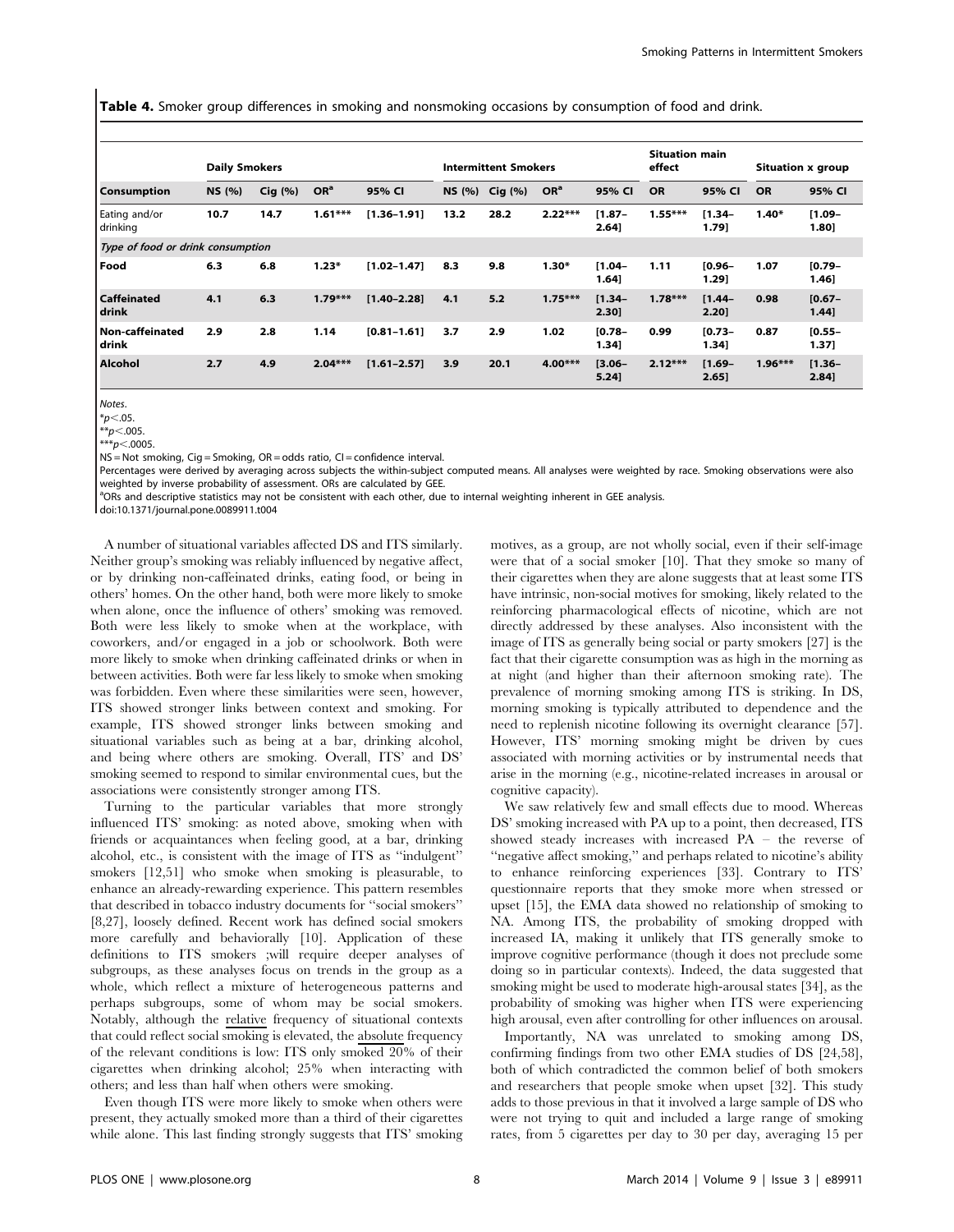Table 5. Smoker group differences in smoking and nonsmoking occasions by social setting.

|                                                                                                                                        | <b>Daily Smokers</b> |                |                 |                    |               | <b>Intermittent Smokers</b> |                 |                       |           | <b>Situation main effect</b> | <b>Situation x group</b> |                    |
|----------------------------------------------------------------------------------------------------------------------------------------|----------------------|----------------|-----------------|--------------------|---------------|-----------------------------|-----------------|-----------------------|-----------|------------------------------|--------------------------|--------------------|
| <b>Social setting</b>                                                                                                                  |                      | NS (%) Cig (%) | OR <sup>a</sup> | 95% CI             | <b>NS (%)</b> | Ciq(%)                      | OR <sup>a</sup> | 95% CI                | OR        | 95% CI                       | <b>OR</b>                | 95% CI             |
| <b>Presence of others</b>                                                                                                              |                      |                |                 |                    |               |                             |                 |                       |           |                              |                          |                    |
| Alone                                                                                                                                  | 46.4                 | 52.2           | $1.45***$       | $[1.29 -$<br>1.631 | 41.6          | 37.0                        | 1.12            | $[0.92 -$<br>1.37]    | $1.47***$ | $[1.30 - 1.66]$              | $0.79*$                  | $[0.60 -$<br>0.98] |
| <b>With friends</b>                                                                                                                    | 15.0                 | 16.2           | 1.03            | $[0.86 -$<br>1.23] | 18.4          | 36.5                        | $1.60***$       | $[1.33 -$<br>1.93]    | 1.05      | $[0.90 - 1.22]$              | $1.55***$                | $1.19 -$<br>2.03]  |
| With<br>acquaintances                                                                                                                  | 6.5                  | 5.9            | 0.90            | $[0.73 -$<br>1.12] | 6.5           | 12.0                        | $1.75***$       | $[1.38 -$<br>$2.23$ ] | 1.04      | $[0.88 - 1.23]$              | $2.00***$                | $[1.44-$<br>2.79]  |
| With family                                                                                                                            | 17.5                 | 14.6           | $0.81*$         | $[0.69 -$<br>0.95] | 16.3          | 12.0                        | 0.92            | $[0.73 -$<br>1.17]    | 0.86      | $[0.73 - 1.01]$              | 1.17                     | $[0.88 -$<br>1.57] |
| With coworkers 11.6                                                                                                                    |                      | 6.6            | $0.47***$       | $[0.37 -$<br>0.59] | 12.6          | 7.5                         | $0.47***$       | $[0.37 -$<br>0.60]    | $0.47***$ | $[0.38 - 0.57]$              | 1.01                     | $[0.72 -$<br>1.42] |
| With spouse                                                                                                                            | 15.2                 | 15.8           | 0.91            | $[0.76 -$<br>1.10] | 17.2          | 16.2                        | 0.85            | $[0.63 -$<br>1.14]    | 0.84      | $[0.69 - 1.03]$              | 0.93                     | $[0.65 -$<br>1.33] |
| Presence of other smokers                                                                                                              |                      |                |                 |                    |               |                             |                 |                       |           |                              |                          |                    |
| Others smoking                                                                                                                         | 17.0                 | 28.0           | $2.08***$       | $[1.69 -$<br>2.50] | 10.1          | 42.9                        | $5.26***$       | $[4.17 -$<br>6.67]    | $3.13***$ | $[2.63 - 3.70]$              | $2.44***$                | $1.82 -$<br>3.23   |
| <b>Other smokers</b><br>in group                                                                                                       | 10.6                 | 17.0           | $1.71***$       | $[1.37 -$<br>2.14] | 6.7           | 31.9                        | $5.44***$       | $[4.30 -$<br>6.90]    | $2.74***$ | $[2.28 - 3.29]$              | $3.02***$                | $[2.16 -$<br>4.22] |
| Other smokers<br>in view                                                                                                               | 8.9                  | 15.1           | $2.23***$       | $[1.88 -$<br>2.661 | 4.8           | 20.0                        | 4.56***         | $[3.71 -$<br>5.611    | $3.12***$ | $[2.67 - 3.65]$              | $2.02***$                | $[1.53 -$<br>2.67] |
| Specific comparisons between exclusive subcategories in which other smokers were present <sup>b</sup> (ref = no other smokers present) |                      |                |                 |                    |               |                             |                 |                       |           |                              |                          |                    |
| In group only                                                                                                                          | 8.1                  | 13.0           | $1.74***$       | $[1.35 -$<br>2.24] | 5.3           | 22.9                        | 4.95***         | $13.76 -$<br>6.52]    | $2.71***$ | $[2.20 - 3.33]$              | $2.68***$                | $[1.83 -$<br>3.93] |
| In view only                                                                                                                           | 6.5                  | 11.0           | $2.41***$       | $[1.99 -$<br>2.92] | 3.4           | 11.0                        | $3.84***$       | $[3.09 -$<br>4.77]    | $3.25***$ | $[2.71 - 3.90]$              | $1.57***$                | $1.17 -$<br>2.11]  |
| Both in group<br>and in view                                                                                                           | 2.5                  | 4.1            | $2.31***$       | $1.77 -$<br>3.021  | 1.4           | 9.0                         | $10.19***$      | $[7.31 -$<br>14.211   | $4.22***$ | $[3.35 - 5.32]$              | 4.14***                  | $[2.67 -$<br>6.41] |

Notes.

 $*p<.05$ .  $*$  $p$  < 005.

 $***p<.0005$ .

NS = Not smoking, Cig = Smoking, OR = odds ratio, CI = confidence interval, ref = reference group.

Percentages were derived by averaging across subjects the within-subject computed means. All analyses were weighted by race. Smoking observations were also weighted by inverse probability of assessment. ORs are calculated by GEE.

<sup>a</sup>ORs and descriptive statistics may not be consistent with each other, due to internal weighting inherent in GEE analysis.

<sup>b</sup>All subcategories within this situational domain were treated as a single model in GEE analysis.

doi:10.1371/journal.pone.0089911.t005

day, the national average. As noted in Shiffman et al. [59], this does not mean that no smokers smoke when upset – only that this is not a common pattern, which contradicts the usual assertion that ''negative-affect smoking'' is a major common driver of ad-libitum smoking.

The present findings on ITS parallel earlier findings on a small sample of ''chippers'' – individuals who smoke at very low rates, even if smoking daily [60,61]. EMA data also showed that chippers smoke in ''indulgent'' situations associated with drinking and social activity [51]. This may suggest continuity between lowrate daily smoking and non-daily smoking, and also links the currently prevalent phenomenon of ITS with the then-rare phenomenon of low-rate smoking 25 years ago.

The findings from this study were not consistent with those from laboratory cue reactivity studies of ITS [40,45,62]. Whereas the EMA data showed robust increases in the likelihood of smoking when others were smoking and when alcohol was consumed, no effects on smoking were seen after laboratory exposures to smoking or alcohol cues [45]. Moreover, in the laboratory, ITS were no more responsive to cues than were DS [40,45,62].

Perhaps the laboratory simulation does not fully represent realworld experiences – actually being around others smoking is different than seeing pictures of others smoking, and actually consuming alcohol is different than seeing pictures of alcoholic drinks. Smoking triggers may also be different in the lab than in life, suggesting the need to assess the relationship between laboratory cue reactivity responses and real-world behavior.

A good deal of research on non-daily smoking has been conducted in populations of adolescents and young adults [9,62,63,64]. That literature has suggested that smoking patterns in those populations are dominated by social and party smoking, and limited to a few settings. In contrast, this study suggested that ITS smoking occurs in a wider variety of settings, including in the morning and when alone. In interpreting the present findings in relation to that literature, it is important to remember that this is an adult sample of ITS whose average age was near 40, and who have, on average, been smoking for decades. Thus, it is not surprising that their smoking patterns would be more diverse and would not correspond closely to those seen at younger ages and earlier stages in smoking careers. As non-daily smoking is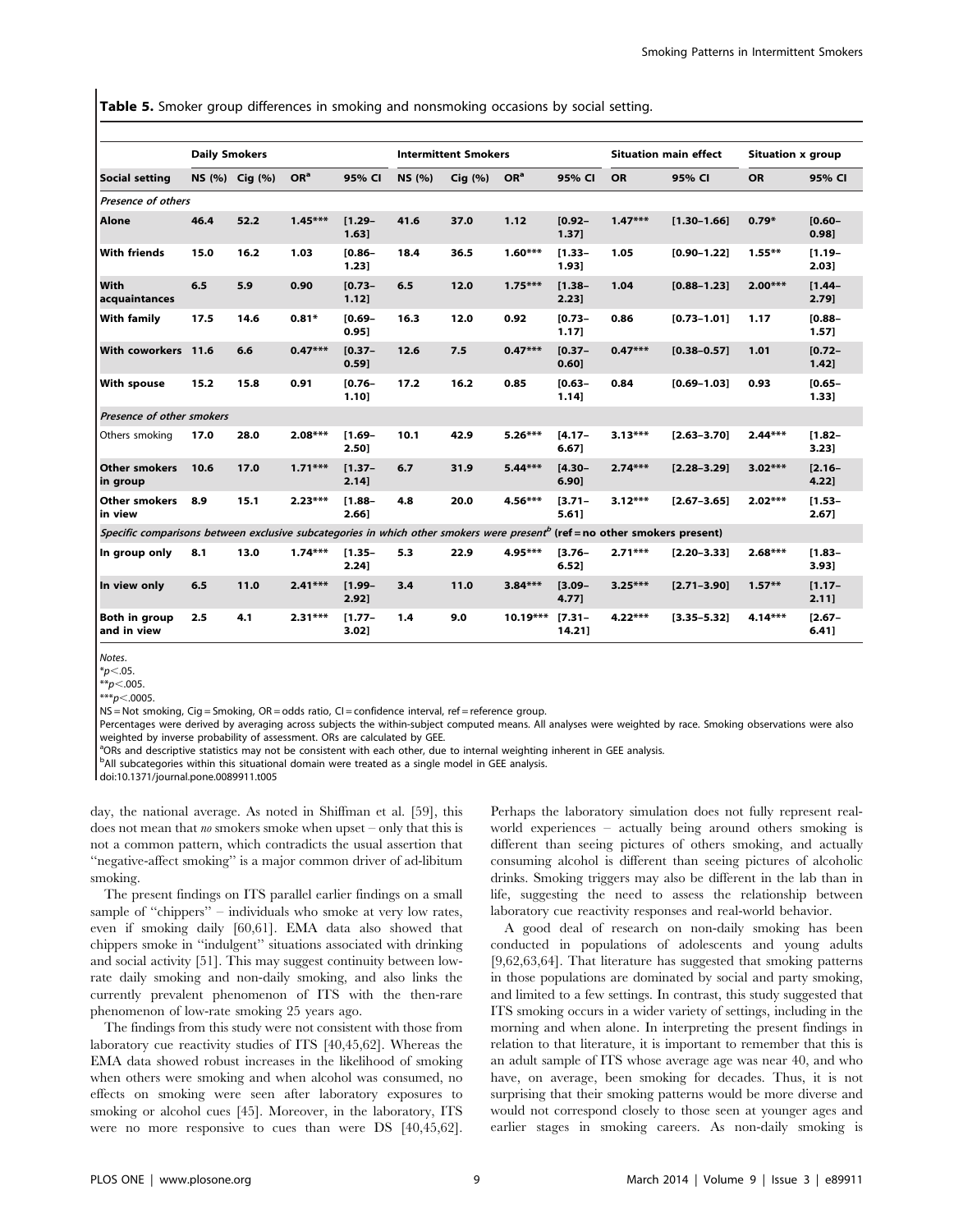Table 6. Smoker group differences in smoking and nonsmoking occasions by smoking contexts.

|                                                                                   | <b>Daily Smokers</b> |      |                 |                    |               | <b>Intermittent Smokers</b> |                 |                     | Situation main effect Situation x group |                     |           |                    |
|-----------------------------------------------------------------------------------|----------------------|------|-----------------|--------------------|---------------|-----------------------------|-----------------|---------------------|-----------------------------------------|---------------------|-----------|--------------------|
| Smoking context NS (%) Cig (%)                                                    |                      |      | OR <sup>a</sup> | 95% CI             | <b>NS</b> (%) | Cig(%)                      | OR <sup>a</sup> | 95% CI              | <b>OR</b>                               | 95% CI              | <b>OR</b> | 95% CI             |
| Cigarette availability <sup><math>b</math></sup> (ref = cigarettes not available) |                      |      |                 |                    |               |                             |                 |                     |                                         |                     |           |                    |
| <b>Easily</b><br>available                                                        | 91.1                 | 97.0 | $11.00***$      | $7.08 -$<br>17.08] | 65.6          | 91.9                        | 28.31 ***       | $17.6 -$<br>45.541  | 27.68***                                | $[20.17 -$<br>38.0  | $2.59**$  | $[1.36 -$<br>4.95] |
| <b>Available with</b><br>difficulty                                               | 4.1                  | 2.2  | $5.42***$       | $[3.23 -$<br>9.09] | 11.4          | 5.9                         | $6.96***$       | $[4.06 -$<br>11.94] | $6.84***$                               | $[4.61 -$<br>10.161 | 1.30      | $[0.61 -$<br>2.75] |
| <i>Smoking restrictions</i> <sup>b</sup> (ref = smoking allowed)                  |                      |      |                 |                    |               |                             |                 |                     |                                         |                     |           |                    |
| <b>Discouraged</b>                                                                | 7.9                  | 6.6  | $0.65*$         | $[0.43 -$<br>0.98] | 19.5          | 11.4                        | $0.43***$       | [0.31]<br>0.59]     | $0.37***$                               | $[0.26 -$<br>0.52]  | 0.67      | $[0.40 -$<br>1.14] |
| <b>Forbidden</b>                                                                  | 19.5                 | 11.4 | $0.37***$       | $[0.30 -$<br>0.461 | 21.2          | 10.5                        | $0.29***$       | $[0.23 -$<br>0.37]  | $0.32***$                               | $[0.26 -$<br>0.39]  | 0.82      | $[0.59 -$<br>1.13] |
| Reason smoking forbidden <sup>b</sup> (ref = not forbidden)                       |                      |      |                 |                    |               |                             |                 |                     |                                         |                     |           |                    |
| <b>By law</b>                                                                     | 12.7                 | 7.0  | $0.36***$       | $[0.28 -$<br>0.46] | 11.9          | 7.1                         | $0.32***$       | $[0.25 -$<br>0.40]  | $0.33***$                               | $[0.26 -$<br>0.41]  | 0.91      | $[0.64 -$<br>1.30] |
| Own rule                                                                          | 5.4                  | 4.3  | $0.46***$       | $[0.32 -$<br>0.68] | 13.3          | 7.1                         | $0.40***$       | $[0.26 -$<br>0.62]  | $0.29***$                               | $[0.21 -$<br>0.41]  | 0.91      | $[0.51 -$<br>1.64] |
| Other's rule                                                                      | 9.3                  | 6.7  | $0.57**$        | $[0.39 -$<br>0.83] | 15.5          | 7.7                         | $0.34***$       | $[0.25 -$<br>0.461  | $0.38***$                               | $[0.27 -$<br>0.53]  | 0.61      | $[0.38 -$<br>1.00] |

Notes.

 $*_{p<.05}$ 

 $*p<.005$ .

 $***p<.0005$ .

NS = Not smoking, Cig = Smoking, OR = odds ratio, CI = confidence interval, ref = reference group.

Percentages were derived by averaging across subjects the within-subject computed means. All analyses were weighted by race. Smoking observations were also weighted by inverse probability of assessment. ORs are calculated by GEE.

<sup>a</sup>ORs and descriptive statistics may not be consistent with each other, due to internal weighting inherent in GEE analysis.

<sup>b</sup>All subcategories within this situational domain were treated as a single model in GEE analysis.

doi:10.1371/journal.pone.0089911.t006

becoming more prevalent in the adult smoking population, it will be important to distinguish these ''mature'' patterns from those seen in adolescents and young adults.

#### Limitations

This study suffered from some limitations. Although EMA methods have advantages, they still rely on self-report; subjects could have deliberately or unintentionally misrepresented their state or behavior. Subject classification as DS or ITS was also based on self-report, which could be incorrect. Smoking restrictions also likely distort the associations that might otherwise have held, but the influence of restrictions is a real-world fact shaping current smoking patterns. Non-compliance with the EMA protocol had potential to bias the data; for example, if subjects failed to respond to prompts under particular conditions, such as when they were stressed. The EMA records showed that subjects responded to the vast majority of ED-issued prompts in a timely way. However, we have no reliable way of knowing whether or when subjects may have failed to record episodes of smoking, or to record them in a timely way, which could also skew the results. An analysis of biochemical markers in another study suggested that under-reporting was a minor issue [24,65], but it cannot be eliminated as a concern. Another concern with intensive EMA monitoring is reactivity – the possibility that the monitoring itself changes behavior. However, McFall [66] found that self-monitoring of smoking affected smoking only when subjects were trying to change their smoking, and these subjects were not. Previous analyses of smoking [24] and other behaviors [67,68] have also found at most modest reactivity to EMA.

Our analyses are also limited by the content of the EMA assessments. For example, the data showed that ITS were less likely to smoke when consuming media. Yet, studies in adolescents and young adults have shown that exposure to media such as movies that portray smoking, can promote uptake of smoking [69,70] and directly prompt smoking acutely [70]. However, we did not assess what media were being consumed, or the smoking content of such media, so our data do not address that question. The present analyses also did not address some interesting questions about heterogeneity within ITS; for example, heaviersmoking ITS, or those who previously had been daily smokers (see [15]) may differ in their smoking patterns. There may also be subgroups of interest based on their smoking patterns themselves, such as social smokers, who might be identified on the basis of their EMA data. Finally, we made many statistical comparisons, which may have inflated the Type I error rate. Accordingly, findings, especially those with more modest p-values, must be treated with caution.

At the same time, the study had considerable strengths. The EMA method allowed for very detailed characterization of smoking settings, without relying on subjects' memory or their global impressions of smoking patterns. The availability of data from non-smoking moments allowed for use of a case-cross-over design, with true evaluation of the within-person association between context and smoking [48], controlling for overall subject characteristics (e.g., frequency of drinking, regardless of smoking). The data were collected using items that have been tested in previous studies, and mood was assessed with factor-analysis-based multi-item scales. The sample of smokers included considerable diversity, covering a large range of smoking rates. Subjects were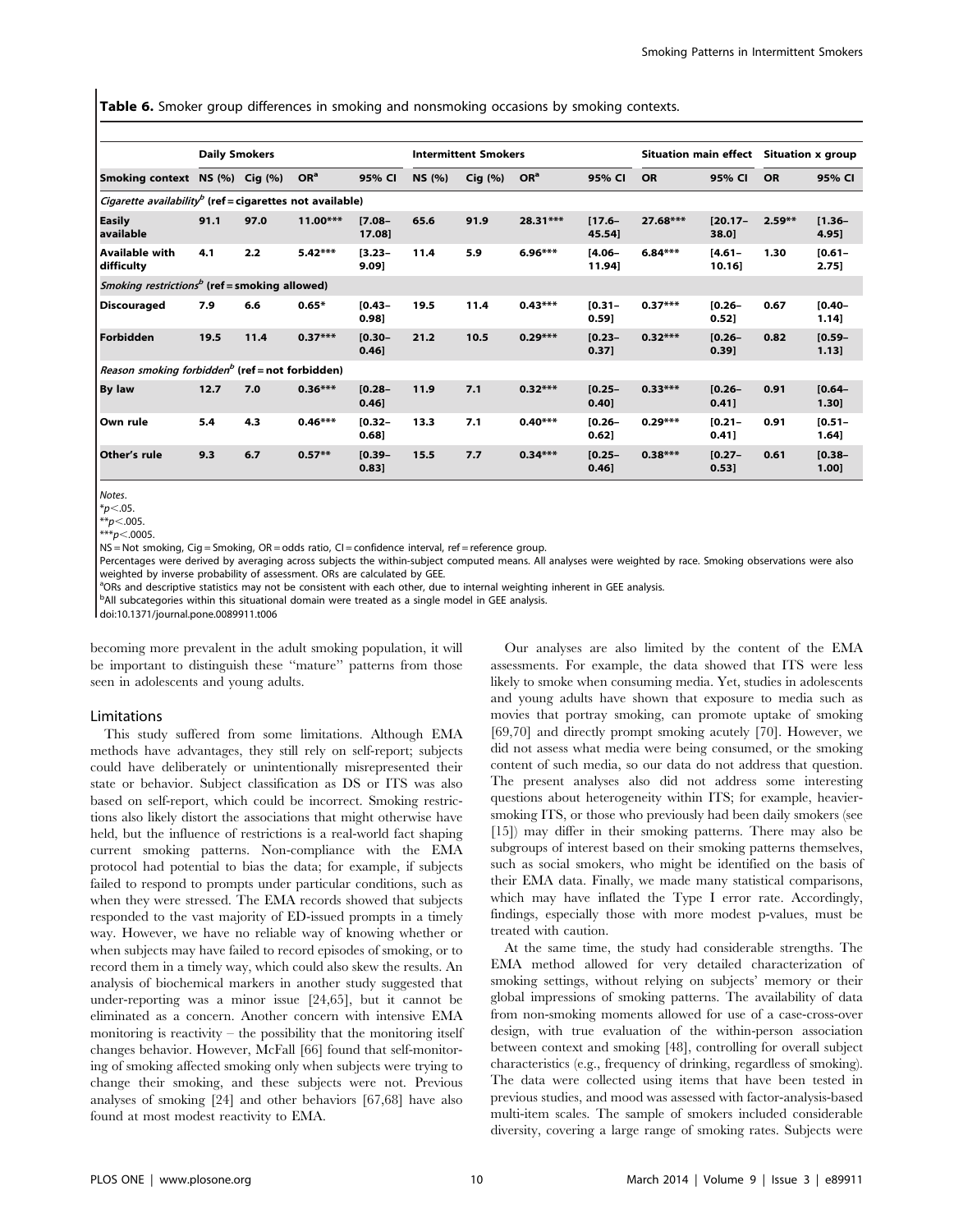

Figure 3. Modeled associations between mood measures and changes in the probability of smoking (vs. randomly-selected nonsmoking occasions). Data are presented as changes relative to the average probability of smoking, for daily smokers (DS) and intermittent smokers (ITS) separately, because the absolute probability is influenced by the sampling scheme for smoking and non-smoking occasions, which differs between groups. The mood scales presented are (a) Positive Affect; (b) Arousal; (c) Inattention. All mood scores are standardized factor scores scaled to  $M = 50$ ,  $SD = 10$ . In each case, the range of the mood score represents the range encompassing approximately 95% of the observed scores. doi:10.1371/journal.pone.0089911.g003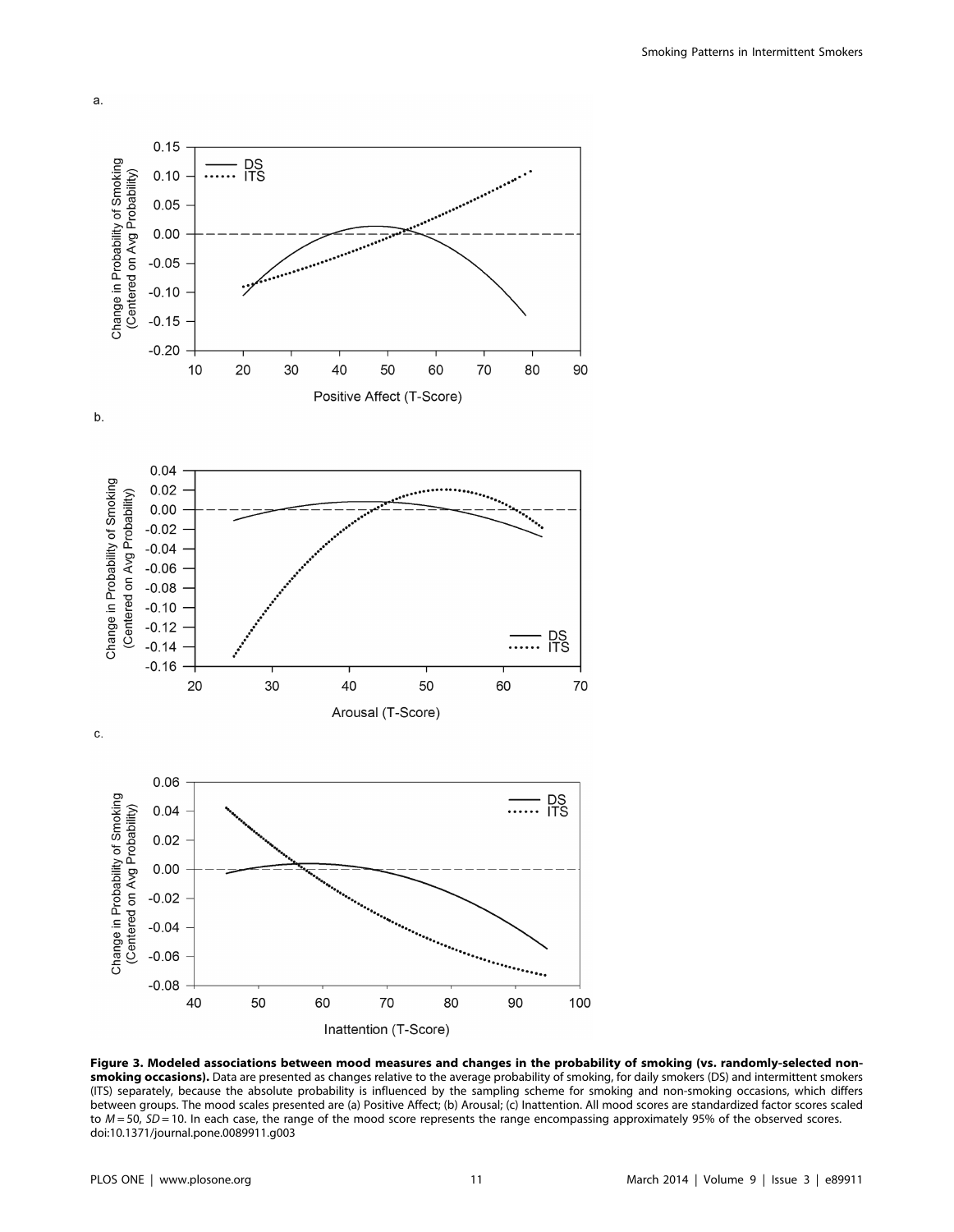**Table 7.** Smoker group differences in smoking and nonsmoking occasions by mood states.

|                                                                                                                                 | <b>Daily Smokers</b> |                |                 |                    | <b>Intermittent Smokers</b> | <b>Mood main</b><br>effect |                 | Mood x group       |                 |                    |                 |                    |
|---------------------------------------------------------------------------------------------------------------------------------|----------------------|----------------|-----------------|--------------------|-----------------------------|----------------------------|-----------------|--------------------|-----------------|--------------------|-----------------|--------------------|
| Mood<br><b>Negative</b><br>affect<br>Quadratic<br><b>Positive</b><br>affect<br>Quadratic<br>Arousal<br>Quadratic<br>Inattention | NS $M \pm SD$        | Cig $M \pm SD$ | OR <sup>a</sup> | 95% CI             | NS $M \pm SD$               | Ciq M $\pm$ SD             | OR <sup>a</sup> | 95% CI             | OR <sup>a</sup> | 95% CI             | OR <sup>a</sup> | 95% CI             |
|                                                                                                                                 | $51.7 \pm 7.7$       | $51.1 \pm 7.6$ | 1.00            | $[0.92 -$<br>1.09] | $52.2 \pm 7.3$              | $52.0 \pm 7.5$             | 0.91            | $[0.82 -$<br>1.02] | 0.95            | $[0.86 -$<br>1.04] | 0.92            | $[0.80 -$<br>1.06] |
|                                                                                                                                 |                      |                | 1.01            | $[0.97 -$<br>1.06] |                             |                            | $1.08*$         | $11.02 -$<br>1.14] | $1.06*$         | $11.01 -$<br>1.11] | 0.99            | $[0.98 -$<br>1.01] |
|                                                                                                                                 | $49.9 \pm 6.1$       | $50.1 \pm 6.0$ | 0.98            | $[0.90 -$<br>1.07] | $50.7 \pm 6.3$              | $51.6 \pm 6.2$             | $1.16*$         | $[1.04 -$<br>1.29] | 0.96            | $[0.88 -$<br>1.04] | $1.19*$         | $[1.03 -$<br>1.37] |
|                                                                                                                                 |                      |                | $0.92**$        | $[0.87 -$<br>0.96] |                             |                            | 1.00            | $[0.94 -$<br>1.07] | $0.93**$        | $[0.89 -$<br>0.98] | $1.02***$       | $[1.01 -$<br>1.04] |
|                                                                                                                                 | $48.7 \pm 5.3$       | $48.8 \pm 5.0$ | 0.97            | $[0.90 -$<br>1.04] | $48.7 \pm 4.5$              | $50.3 \pm 5.3$             | $1.11*$         | $[1.03 -$<br>1.19] | 1.00            | $[0.93 -$<br>1.07] | $1.14*$         | $[1.03 -$<br>1.27] |
|                                                                                                                                 |                      |                | 0.96            | $[0.92 -$<br>1.01] |                             |                            | $0.90***$       | $10.86 -$<br>0.94] | 0.96            | $[0.91 -$<br>1.01] | $1.01*$         | $[1.00 -$<br>1.03] |
|                                                                                                                                 | $51.8 \pm 8.6$       | $51.4 \pm 8.4$ | 0.99            | $[0.93 -$<br>1.07] | $53.3 \pm 9.4$              | $52.8 \pm 9.4$             | $0.88**$        | $[0.81 -$<br>0.94] | 0.94            | $[0.87 -$<br>1.00] | $0.88*$         | $[0.79 -$<br>0.98] |
| Quadratic                                                                                                                       |                      |                | 0.98            | $[0.94 -$<br>1.01] |                             |                            | 1.01            | $[0.98 -$<br>1.05] | 0.98            | $10.95 -$<br>1.01] | $0.99*$         | $[0.98 -$<br>1.00] |

Notes.

 $*p<.05$ .

 $*p<.005$ 

 $***p<.0005$ .

NS = Not smoking, Cig = Smoking, OR = odds ratio, CI = confidence interval.

Means were derived by averaging across subjects the within-subject computed means. All analyses were weighted by race. Smoking observations were also weighted by inverse probability of assessment. ORs are calculated by GEE. For each variable, the first row lists the linear effects; quadratic effects for each are listed in a second row.

a<br>Mood variables were captured on a 0–100 scale. Values were divided by 10 in order to obtain ORs that reflect a 10-point change in mood (rather than a 1-point change).

doi:10.1371/journal.pone.0089911.t007

not trying to quit, so the data should represent typical ad libitum smoking.

Some of the findings reported here have policy implications. Notably, environmental smoking restrictions were effective – even if not perfectly so – in suppressing smoking in those prohibited contexts (see also [24,71]). However, it is not clear how much they suppressed cigarette consumption overall: the cigarettes foregone in restricted settings might have been made up when smoking was allowed, as suggested by some [72,73,74]. Restrictions could potentially have a greater effects on ITS, since their smoking is more concentrated in certain locations, such as bars. Restrictions on smoking in bars were not widely in place at the time of this study, but their subsequent imposition could reduce ITS (and DS) smoking. Beyond the particular contexts of smoking analyzed here, there is evidence that tobacco control activities may promote movement from daily smoking to intermittent smoking: states with more aggressive tobacco control policies have a greater proportion of ITS [14], which should reduce the burden of morbidity and mortality in those populations. Consistent with the idea that tobacco control policies promote a shift towards non-daily smoking, the prevalence of non-daily smoking in the US rose sharply between 1995 and 2001 [75] (though see [76]), a time of substantial tobacco control activity. The rise of non-daily smoking during this period is contrary to the expectation that declining prevalence rates would lead to ''hardening'' – that is, heavier smoking and increased dependence in the remaining population of smokers

## References

[77] – suggesting that tobacco control activity may lead to reduced dependence in some populations as well as reduced prevalence.

In summary, we showed that ITS' smoking was more strongly associated with environmental contexts and cues than DS'. Even where the smoking of both DS and ITS were associated with similar cues, the associations were stronger among ITS. Among ITS, who do not appear to have a need to maintain nicotine in the bloodstream, and thus have little or no dependence (as traditionally conceived) [54], triggering stimuli may play a dominant role in their documented difficulty quitting and widespread failure in cessation [21].

#### Acknowledgments

The authors are grateful to Thomas Kirchner and Deborah Scharf for help launching this study and for input on study design; to Anna Tsivina, Joe Stafura, Rachelle Gish, and Aileen Butera for their work conducting research sessions; to Neha Mehta and Laura Homonnay-Demilio for editorial assistance; and to Ellen Beckjord for providing useful comments on a draft of this article.

## Author Contributions

Conceived and designed the experiments: SS SGF. Performed the experiments: SS SGF MSD SMS. Analyzed the data: SS MSD XL SJA. Contributed reagents/materials/analysis tools: SS MSD XL SMS HAT SJA SGF. Wrote the paper: SS.

3. Benowitz N (2008) Clinical pharmacology of nicotine: implications for understanding, preventing, and treating tobacco addiction. Clin Pharmacol Ther 83: 531–541.

<sup>1.</sup> Benowitz N (2010) Nicotine addiction. N Engl J Med 362: 2295–2203.

<sup>2.</sup> Stolerman IP, Jarvis MJ (1995) The scientific case that nicotine is addictive. Psychopharmacology (Berl) 117: 2–10.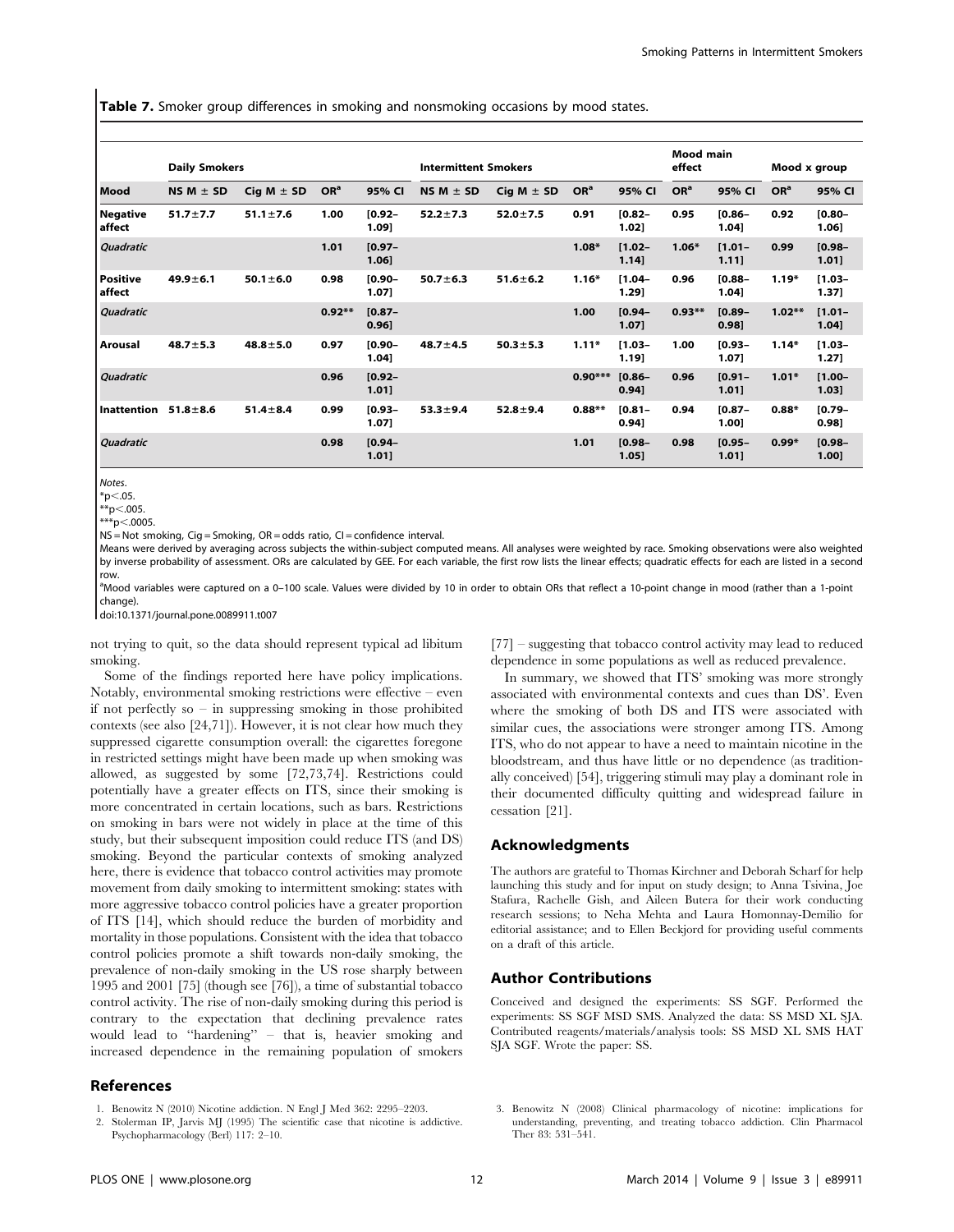- 5. Al-Delaimy WK, Pierce JP, Messer K, White MM, Trinidad DR, et al. (2007) The California Tobacco Control Program's effect on adult smokers: (2) daily cigarette consumption levels. Tob Control 16: 91–95.
- 6. Wortley PM, Husten CG, Trosclair A, Chrismon J (2003) Nondaily smokers: a descriptive analysis. Nicotine Tob Res 5: 755–759.
- 7. Hassmiller KM, Warner KE, Mendez D, Levy DT, Romano E (2003) Nondaily smokers: who are they? Am J Public Health 93: 1321–1327.
- 8. Schane RE, Glantz SA, Ling PM (2009) Nondaily and social smoking: an increasingly prevalent pattern. Arch Intern Med 169: 1742–1744.
- 9. Moran S, Wechsler H, Rigotti N (2004) Social smoking among US college students. Pediatrics 114: 1028–1034.
- 10. Song AV, Ling PM (2011) Social smoking among young adults: investigation of intentions and attempts to quit. Am J Public Health 101: 1291–1296.
- 11. Lewinsohn PM, Brown RA, Seeley JR, Ramsey SE (2000) Psychosocial correlates of cigarette smoking abstinence, experimentation, persistence and frequency during adolescence. Nicotine Tob Res 2: 121–131.
- 12. Russell MAH, Peto J, Patel UA (1974) The classification of smoking by factorial structure of motives. J R Stat Soc 137: 313–346.
- 13. Cooper TV, Taylor T, Murray AA, DeBon MW, Vander Weg MW, et al. (2010) Differences between intermittent and light daily smokers in a population of U.S. Military recruits. Nicotine Tob Res 12: 465–473.
- 14. Shiffman S (2009) Light and intermittent smokers: Background and perspective. Nicotine Tob Res 11: 122–125.
- 15. Shiffman S, Tindle H, Li X, Scholl S, Dunbar M, et al. (2012) Characteristics and smoking patterns of intermittent smokers. Exp Clin Psychopharm 20: 264– 277.
- 16. Centers for Disease Control and Prevention (2008) Cigarette smoking among adults – United States, 2007. Morbid Mortal Weekly Report 57: 1221–1226.
- 17. Centers for Disease Control and Prevention (2008) Behavioral Risk Factor Surveillance System Survey Data. In: U.S. Department of Health and Human Services, editor. Atlanta: Centers for Disease Control and Prevention.
- 18. Substance Abuse and Mental Health Services Administration (2009) Results from the 2008 National Survey on Drug Use and Health: National Findings. Rockville, MD: Office of Applied Studies, NSDUH Series H-36, HHS Publication No. SMA 09–4434.
- 19. Evans NJ, Gilpin E, Pierce JP, Burns DM, Borland R, et al. (1992) Occasional smoking among adults: evidence from the California Tobacco Survey. Tob Control 1: 169–175.
- 20. Kozlowski LT, Herman CP (1984) The interaction of psychosocial and biological determinants of tobacco use: more on the Boundary Model. J Appl Soc Psychol 14: 244–256.
- 21. Tindle HA, Shiffman S (2011) Smoking cessation behavior among intermittent smokers versus daily smokers. Am J Public Health 101: e1–3.
- 22. Cabriales JA, Cooper TV, Salgado-Garcia F, Naylor N, Gonzalez E (2012) A randomized trial of a brief smoking cessation intervention in a light and intermittent Hispanic sample. Exp Clin Psychopharm 20: 410–419.
- 23. Upadhyaya HP, Drobes DJ, Thomas SE (2004) Reactivity to smoking cues in adolescent cigarette smokers. Addict Behav 29: 849–856.
- 24. Shiffman S, Gwaltney CJ, Balabanis M, Liu KS, Paty JA, et al. (2002) Immediate antecedents of cigarette smoking: An analysis from ecological momentary assessment. J Abnorm Psychol 111: 531–545.
- 25. Carter BL, Tiffany ST (1999) Meta-analysis of cue-reactivity in addiction research. Addiction 94: 327–340.
- 26. Conklin CA, Robin N, Perkins KA, Salkeld RP, McClernon FJ (2008) Proximal versus distal cues to smoke: the effects of environment on smokers' cue-reactivity. Exp Clin Psychopharm 16: 207–214.
- 27. Schane RE, Glantz SA, Ling PM (2009) Social smoking: implications for public health, clinical practice, and intervention research. Am J Prev Med 37: 124–131.
- 28. Baker TB, Morse E, Sherman JE, Rivers PC (1987) The motivation to use drugs: a psychobiological analysis of urges. In: Rivers PC, editor. The Nebraska Symposium on Motivation: Alcohol Use and Abuse. Lincoln: University of Nebraska Press. pp. 257–323.
- 29. Ikard FF, Green D, Horn D (1969) A scale to differentiate between types of smoking as related to the management of affect. Int J Addict 4: 649–659.
- 30. McKennell AC (1970) Smoking motivation factors. Br J Soc Clin Psychol 9: 8– 22.
- 31. Parrott A (1998) Nesbitt's Paradox resolved? Stress and arousal modulation during cigarette smoking. Addiction 93: 27–39.
- 32. Kassel JD, Stroud LR, Paronis CA (2003) Smoking, stress, and negative affect: correlation, causation, and context across stages of smoking. Psychol Bull 129 270–304.
- 33. Caggiula AR, Donny EC, Palmatier MI, Chaudhri N, Sved AF (2009) The role of nicotine in smoking: A dual-reinforcement model. Nebr Symp Motiv 55: 91– 109.
- 34. Frith CD (1971) Smoking behaviour and its relation to the smoker's immediate experience. Br J Soc Clin Psychol 10: 73–78.
- 35. Shiffman S (1993) Assessing smoking patterns and motives. J Consult Clin Psychol 61: 732–742.
- 36. Shiffman S, Prange M (1988) Self-monitored and self-reported smoking patterns: A validity study. Addict Behav 13: 201–204.
- 37. Tate JC, Schmitz JM, Stanton AL (1991) A critical review of the reasons for smoking scale. J Subst Abuse 3: 441–445.
- 38. Drobes DJ, Tiffany ST (1997) Induction of smoking urge through imaginal and in vivo procedures: physiological and self-report manifestations. J Abnorm Psychol 106: 15–25.
- 39. Payne TJ, Schare ML, Levis DJ, Colletti G (1991) Exposure to smoking-relevant cues: effects on desire to smoke and topographical components of smoking behavior. Addict Behav 16: 467–479.
- 40. Sayette MA, Martin CS, Wertz JM, Shiffman S, Perrott MA (2001) A multidimensional analysis of cue-elicited craving in heavy smokers and tobacco chippers. Addiction 96: 1419–1432.
- 41. Brody AL (2006) Functional brain imaging of tobacco use and dependence. J Psychiatr Res 40: 404–418.
- 42. McClernon FJ, Hiott FB, Huettel SA, Rose JE (2005) Abstinence-induced changes in self-report craving correlate with event-related FMRI responses to smoking cues. Neuropsychopharmacol 30: 1940–1947.
- 43. Wagner DD, Dal Cin S, Sargent JD, Kelley WM, Heatherton TF (2011) Spontaneous action representation in smokers when watching movie characters smoke. J Neurosci 31: 894–898.
- 44. Smolka MN, Buhler M, Klein S, Zimmermann U, Mann K, et al. (2006) Severity of nicotine dependence modulates cue-induced brain activity in regions involved in motor preparation and imagery. Psychopharmacology (Berl) 184: 577–588.
- 45. Shiffman S, Dunbar MS, Kirchner TR, Li X, Tindle HA, et al. (2013) Cue reactivity in non-daily smokers: effects on craving and smoking behavior. Psychopharmacology (Berl) 226: 321–333.
- 46. Shiffman S (2009) Ecological Momentary Assessment (EMA) in studies of substance abuse. Psychol Assessment 21: 486–497.
- 47. Stone AA, Shiffman S (1994) Ecological momentary assessment (EMA) in behavioral medicine. Ann Behav Med 16: 199–202.
- 48. Paty JA, Kassel JD, Shiffman S (1992) Assessing stimulus control of smoking: the importance of base rates. In: De Vries H, editor. The Experience of Psychopathology. Cambridge, England: Cambridge University Press.
- 49. Cronk NJ, Piasecki TM (2010) Contextual and subjective antecedents of smoking in a college student sample. Nicotine Tob Res 12: 997–1004.
- 50. Mermelstein R, Hedeker D, Flay B, Shiffman S (2007) Real-time data capture and adolescent cigarette smoking: moods and smoking. In: Stone AA, Shiffman S, Atienza A, Nebeling L, editors. The Science of Real-Time Data Capture: Self-Reports in Health Research. New York: Oxford University Press. pp. 117–135.
- 51. Shiffman S, Paty JA (2006) Smoking patterns of non-dependent smokers: contrasting chippers and dependent smokers. J Abnorm Psychol 115: 509–523.
- 52. Shiffman S, Dunbar M, Kirchner T, Li X, Tindle H, et al. (2013) Smoker reactivity to cues: effects on craving and on smoking behavior. J Abnorm Psychol 122: 264–280.
- 53. Shiffman S, Dunbar MS, Scholl SM, Tindle HA (2012) Smoking motives of daily and non-daily smokers: a profile analysis. Drug Alcohol Depend 126: 362– 368.
- 54. Shiffman S, Ferguson SG, Dunbar MS, Scholl SM (2012) Tobacco dependence among intermittent smokers. Nicotine Tob Res 14: 1372–1381.
- 55. Shiffman S, Kirchner T, Ferguson S, Scharf D (2009) Patterns of intermittent smoking: an analysis using Ecological Momentary Assessment. Addict Behav 34: 514–519.
- 56. Zeger SL, Liang K, Albert PS (1988) Models for longitudinal data: a generalized estimating equation approach. Biometrics 44: 1049–1060.
- 57. Heatherton TF, Kozlowski LT, Frecker RC, Fagerström KO (1991) The Fagerstrom Test for Nicotine Dependence: A revision of the Fagerström Tolerance Questionnaire. Br J Addict 86: 1119–1127.
- 58. Shiffman S, Paty JA, Gwaltney CJ, Dang Q (2004) Immediate antecedents of cigarette smoking: an analysis of unrestricted smoking patterns. J Abnorm Psychol 113: 166–171.
- 59. Shiffman S, Balabanis MH, Gwaltney CJ, Paty JA, Gnys M, et al. (2007) Prediction of lapse from associations between smoking and situational antecedents assessed by Ecological Momentary Assessment. Drug Alcohol Depend 91: 159–168.
- 60. Shiffman S (1989) Tobacco ''chippers'': individual differences in tobacco dependence. Psychopharmacology (Berl) 97: 539–547.
- 61. Shiffman S, Kassel JD, Paty JA, Gnys M, Zettler-Segal M (1994) Smoking typology profiles of chippers and regular smokers. J Subst Abuse 6: 21–35.
- 62. Carpenter MJ, Saladin ME, Larowe SD, McClure EA, Simonian S, et al. (2014) Craving, cue reactivity, and stimulus control among early-stage young smokers: effects of smoking intensity and gender. Nicotine Tob Res 16: 208–215.
- 63. Levinson AH, Campo S, Gascoigne J, Jolly O, Zakharyan A, et al. (2007) Smoking, but not smokers: identity among college students who smoke cigarettes. Nicotine Tob Res 9: 845–852.
- 64. DiFranza JR, Savageau JA, Fletcher K, O'Loughlin J, Pbert L, et al. (2007) Symptoms of tobacco dependence after brief intermittent use: the Development and Assessment of Nicotine Dependence in Youth-2 study. Arch Pediatr Adolesc Med 161: 704–710.
- 65. Shiffman S (2009) How many cigarettes did you smoke? Assessing cigarette consumption by global report, Time-Line follow-Back, and Ecological Momentary Assessment. Health Psychol 28: 519–526.
- 66. McFall RM (1977) Parameters of self-monitoring. In: Stuart RB, editor. Behavioral self-management: Strategies, techniques, and outcome. New York: Brunner/Mazel. pp. 196–214.